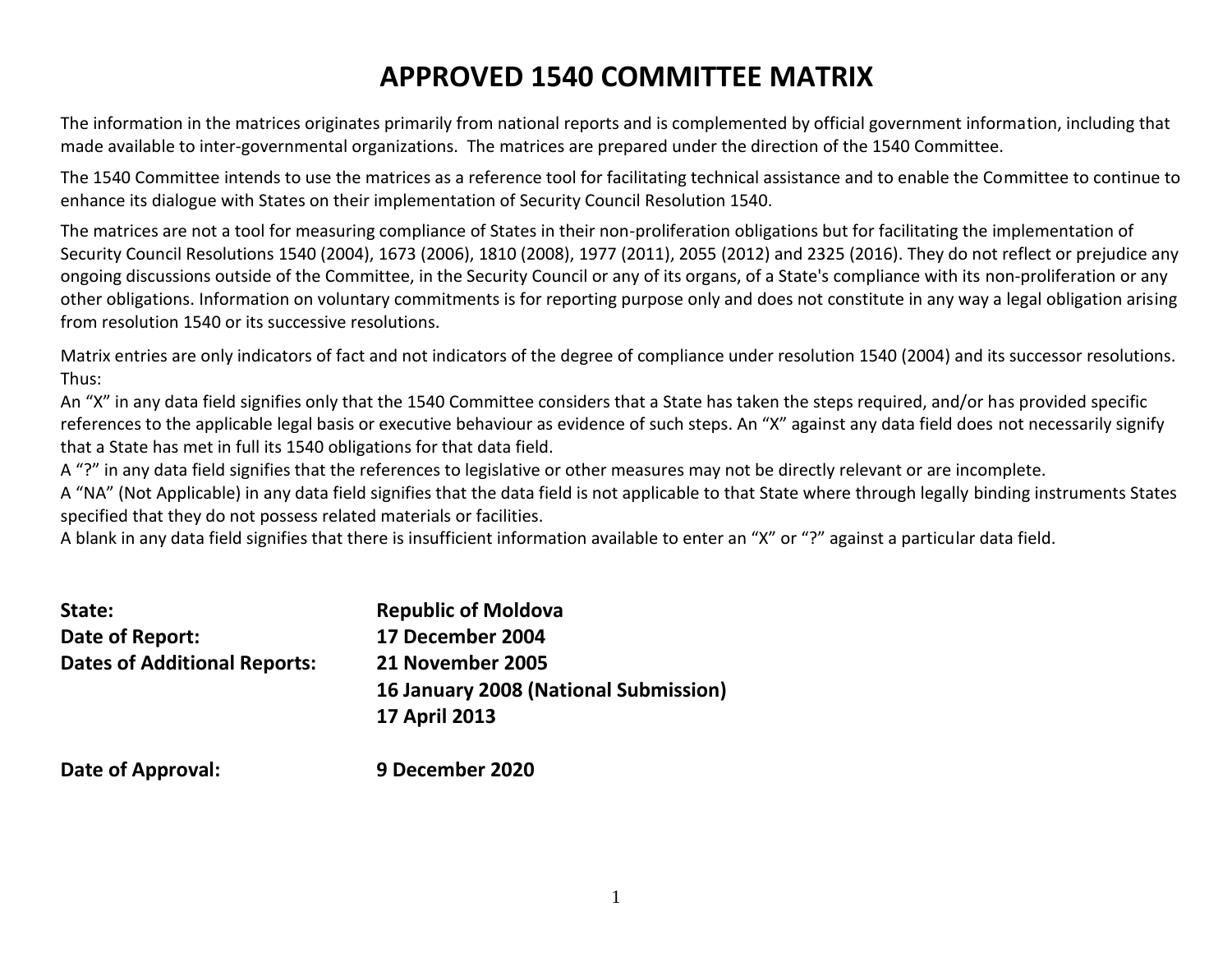### **I. OP 1 and related matters from OP 5, OP 8 (a), (b), (c) and OP10**

|                | <b>Adherence to legally binding</b><br>instruments, membership of<br>organisations, participation<br>in arrangements and<br>statements made. | Relevant information (i.e. signing, deposit of instrument of accession, ratification, etc) |  |  |  |  |  |  |  |  |
|----------------|----------------------------------------------------------------------------------------------------------------------------------------------|--------------------------------------------------------------------------------------------|--|--|--|--|--|--|--|--|
| 1              | Nuclear Non-<br><b>Proliferation Treaty</b><br>(NPT)                                                                                         | Deposit 11 October 1994                                                                    |  |  |  |  |  |  |  |  |
| 2              | <b>Nuclear Weapons Free</b><br>Zone/ Protocol(s)                                                                                             |                                                                                            |  |  |  |  |  |  |  |  |
| 3              | International<br>Convention for the<br>Suppression of Acts of<br>Nuclear Terrorism                                                           | Deposit 18 April 2008                                                                      |  |  |  |  |  |  |  |  |
| 4              | Convention on Physical<br><b>Protection of Nuclear</b><br>Material (CPPNM)                                                                   | Deposit 7 May 1998                                                                         |  |  |  |  |  |  |  |  |
| 5              | 2005 Amendment to the<br><b>CPPNM</b>                                                                                                        | Deposit 22 December 2008                                                                   |  |  |  |  |  |  |  |  |
| 6              | Comprehensive Nuclear-<br>Test-Ban Treaty (CTBT)<br>(not in force)                                                                           | Deposit 16 January 2007                                                                    |  |  |  |  |  |  |  |  |
| $\overline{7}$ | Chemical Weapons<br>Convention (CWC)                                                                                                         | Deposit 8 July 1996                                                                        |  |  |  |  |  |  |  |  |
| 8              | <b>Biological Weapons</b><br>Convention (BWC)                                                                                                | Deposit 28 January 2005                                                                    |  |  |  |  |  |  |  |  |
| 9              | Geneva Protocol of 1925                                                                                                                      | Deposit 4 November 2010                                                                    |  |  |  |  |  |  |  |  |
| 10             | 1997 International<br>Convention for the<br><b>Suppression of Terrorist</b><br><b>Bombings</b>                                               | Deposit 10 October 2002                                                                    |  |  |  |  |  |  |  |  |
| 11             | 1999 International<br>Convention for the<br>Suppression of the<br><b>Financing of Terrorism</b>                                              | Deposit 10 October 2002                                                                    |  |  |  |  |  |  |  |  |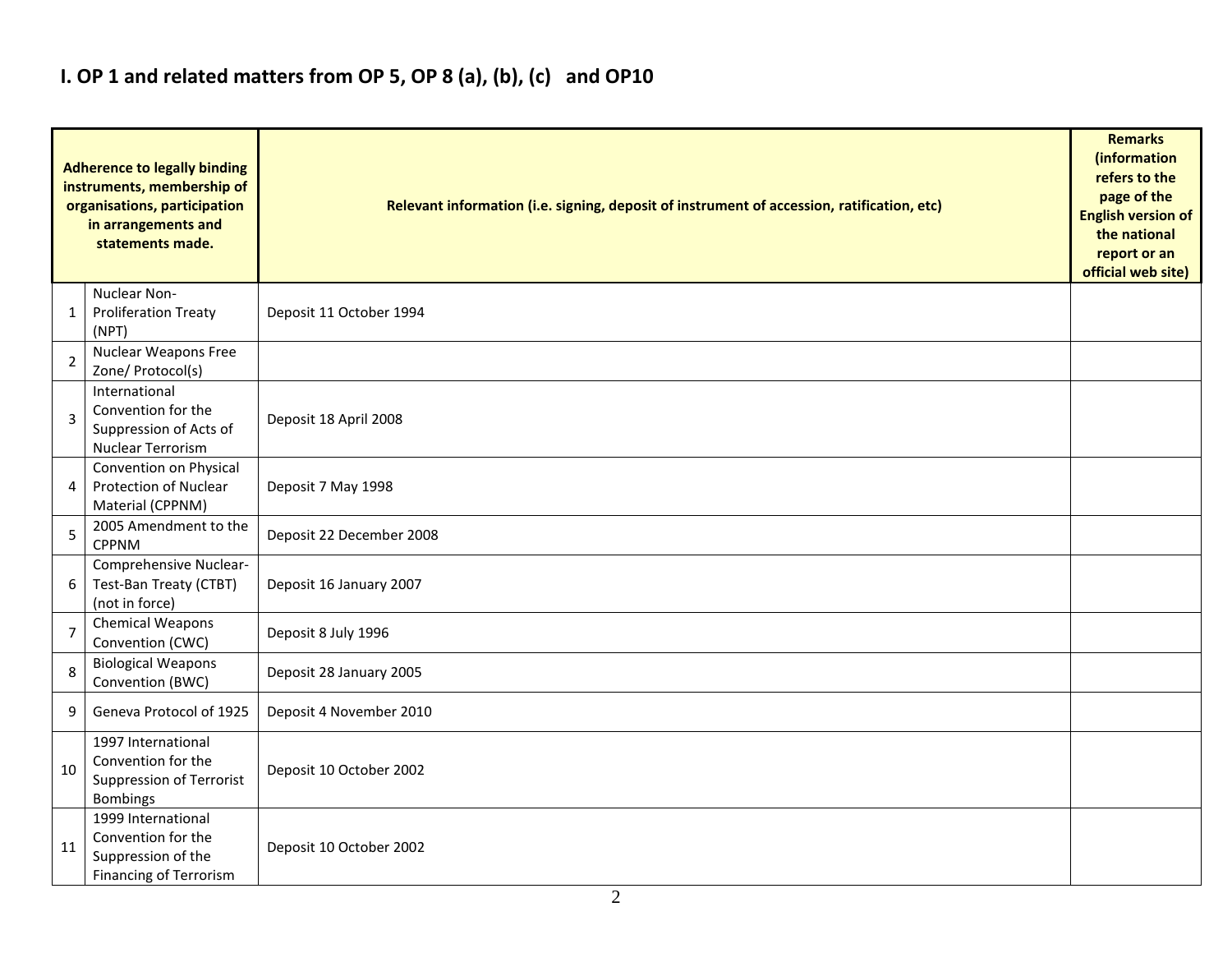| 2005 Protocol to the                                                                                                                                                                                                                                                                                                                                                                                                                                                                                                                                                                                      |
|-----------------------------------------------------------------------------------------------------------------------------------------------------------------------------------------------------------------------------------------------------------------------------------------------------------------------------------------------------------------------------------------------------------------------------------------------------------------------------------------------------------------------------------------------------------------------------------------------------------|
| Convention for the                                                                                                                                                                                                                                                                                                                                                                                                                                                                                                                                                                                        |
| suppression of unlawful<br>12                                                                                                                                                                                                                                                                                                                                                                                                                                                                                                                                                                             |
| acts against the safety of                                                                                                                                                                                                                                                                                                                                                                                                                                                                                                                                                                                |
| maritime navigation                                                                                                                                                                                                                                                                                                                                                                                                                                                                                                                                                                                       |
| 2005 Protocol to the                                                                                                                                                                                                                                                                                                                                                                                                                                                                                                                                                                                      |
| Protocol to the                                                                                                                                                                                                                                                                                                                                                                                                                                                                                                                                                                                           |
| Convention for the                                                                                                                                                                                                                                                                                                                                                                                                                                                                                                                                                                                        |
| suppression of unlawful<br>13                                                                                                                                                                                                                                                                                                                                                                                                                                                                                                                                                                             |
| acts against the safety of                                                                                                                                                                                                                                                                                                                                                                                                                                                                                                                                                                                |
| fixed platforms located                                                                                                                                                                                                                                                                                                                                                                                                                                                                                                                                                                                   |
| on the continental shelf                                                                                                                                                                                                                                                                                                                                                                                                                                                                                                                                                                                  |
| 2010 Convention on the                                                                                                                                                                                                                                                                                                                                                                                                                                                                                                                                                                                    |
| Suppression of Unlawful                                                                                                                                                                                                                                                                                                                                                                                                                                                                                                                                                                                   |
| Acts Relating to<br>14                                                                                                                                                                                                                                                                                                                                                                                                                                                                                                                                                                                    |
| <b>International Civil</b>                                                                                                                                                                                                                                                                                                                                                                                                                                                                                                                                                                                |
| Aviation                                                                                                                                                                                                                                                                                                                                                                                                                                                                                                                                                                                                  |
| Strategic Cooperation Agreement signed between the Government of Moldova and EUROPOL                                                                                                                                                                                                                                                                                                                                                                                                                                                                                                                      |
| Convention of Council of Europe on the Suppression of Terrorism (ETS 90), ratified 1999                                                                                                                                                                                                                                                                                                                                                                                                                                                                                                                   |
|                                                                                                                                                                                                                                                                                                                                                                                                                                                                                                                                                                                                           |
|                                                                                                                                                                                                                                                                                                                                                                                                                                                                                                                                                                                                           |
| Council of Europe Convention on the Prevention of Terrorism (ETS 196).                                                                                                                                                                                                                                                                                                                                                                                                                                                                                                                                    |
| Amendment to the Council of Europe Convention on the Prevention of Terrorism                                                                                                                                                                                                                                                                                                                                                                                                                                                                                                                              |
| Agreement of co-operation among governments of the participating states at the Black Sea Economic Co-operation on                                                                                                                                                                                                                                                                                                                                                                                                                                                                                         |
| countering crime, with special emphasis on its organized aspects                                                                                                                                                                                                                                                                                                                                                                                                                                                                                                                                          |
| The Yalta Charter of GUAM                                                                                                                                                                                                                                                                                                                                                                                                                                                                                                                                                                                 |
| Agreement on co-operation between the Governments of the state participants GUAM in sphere of struggle against                                                                                                                                                                                                                                                                                                                                                                                                                                                                                            |
| terrorism, the organized crime and other dangerous kinds of crimes                                                                                                                                                                                                                                                                                                                                                                                                                                                                                                                                        |
| Additional Protocol to the Agreement on co-operation between the Governments of the state-participants GUAM in sphere                                                                                                                                                                                                                                                                                                                                                                                                                                                                                     |
| of struggle against terrorism, the organized crime and other dangerous kinds of crimes from 20 July 2002 as amended                                                                                                                                                                                                                                                                                                                                                                                                                                                                                       |
| Agreement on creation of virtual center GUAM on struggle against terrorism, the organized crime, illegal circulation of drugs                                                                                                                                                                                                                                                                                                                                                                                                                                                                             |
| and other serious crimes and the Interstate information-analytical system GUAM                                                                                                                                                                                                                                                                                                                                                                                                                                                                                                                            |
|                                                                                                                                                                                                                                                                                                                                                                                                                                                                                                                                                                                                           |
| <b>International Atomic</b><br>16<br>Member of the IAEA since 1997                                                                                                                                                                                                                                                                                                                                                                                                                                                                                                                                        |
|                                                                                                                                                                                                                                                                                                                                                                                                                                                                                                                                                                                                           |
|                                                                                                                                                                                                                                                                                                                                                                                                                                                                                                                                                                                                           |
| 17                                                                                                                                                                                                                                                                                                                                                                                                                                                                                                                                                                                                        |
|                                                                                                                                                                                                                                                                                                                                                                                                                                                                                                                                                                                                           |
|                                                                                                                                                                                                                                                                                                                                                                                                                                                                                                                                                                                                           |
|                                                                                                                                                                                                                                                                                                                                                                                                                                                                                                                                                                                                           |
| Statement on non-                                                                                                                                                                                                                                                                                                                                                                                                                                                                                                                                                                                         |
|                                                                                                                                                                                                                                                                                                                                                                                                                                                                                                                                                                                                           |
| Convention of Council of Europe on laundering, search, seizure and confiscation of the proceeds from crime and on the<br>financing of terrorists (ETS 141)<br>Other relevant regional<br>legally binding<br>15<br><i>instruments</i><br>Energy Agency (IAEA)<br>Proliferation Security Initiative (PSI)<br>Global Initiative to Combat Nuclear Terrorism (GICN)The Hague Code of Conduct (HCoC)<br>Directly relevant<br>World Customs Organization (WCO) 2005 Framework of Standards to Secure and Facilitate Global Trade (SAFE Framework of<br>Arrangements<br>Standards)<br>18<br>provision of WMD and |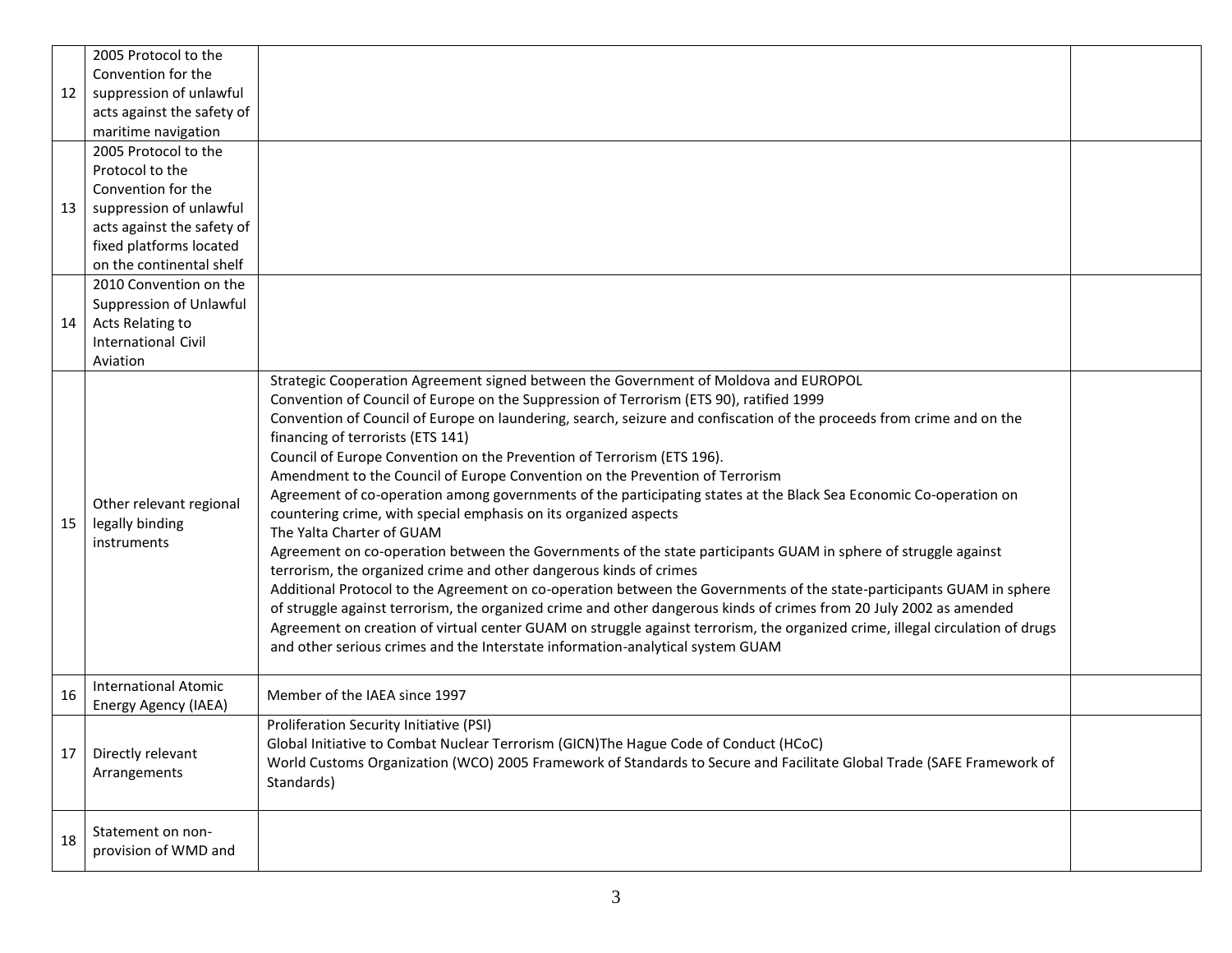|    | related materials to<br>non-State actors                                              |                                                                                                                                                                                                                                                                                                                                                                                                                                                                                                               |  |
|----|---------------------------------------------------------------------------------------|---------------------------------------------------------------------------------------------------------------------------------------------------------------------------------------------------------------------------------------------------------------------------------------------------------------------------------------------------------------------------------------------------------------------------------------------------------------------------------------------------------------|--|
| 19 | Membership in relevant<br>international, regional<br>or sub-regional<br>organisations | <b>INTERPOL</b><br>International Monetary Fund (IMF)<br>Committee of Experts on the Evaluation of Anti-Money Laundering Measures and the Financing of Terrorism (MONEYVAL)<br>Organization for Security and Co-operation in Europe (OSCE)<br>South-East Europe, Caucasus and Ukraine Center of Excellence Initiative<br><b>Black Sea Economic Cooperation (BSEC)</b><br>World Bank Group<br>World Customs Organization (WCO)<br>World Health Organization (WHO)<br>World Organisation for Animal Health (OIE) |  |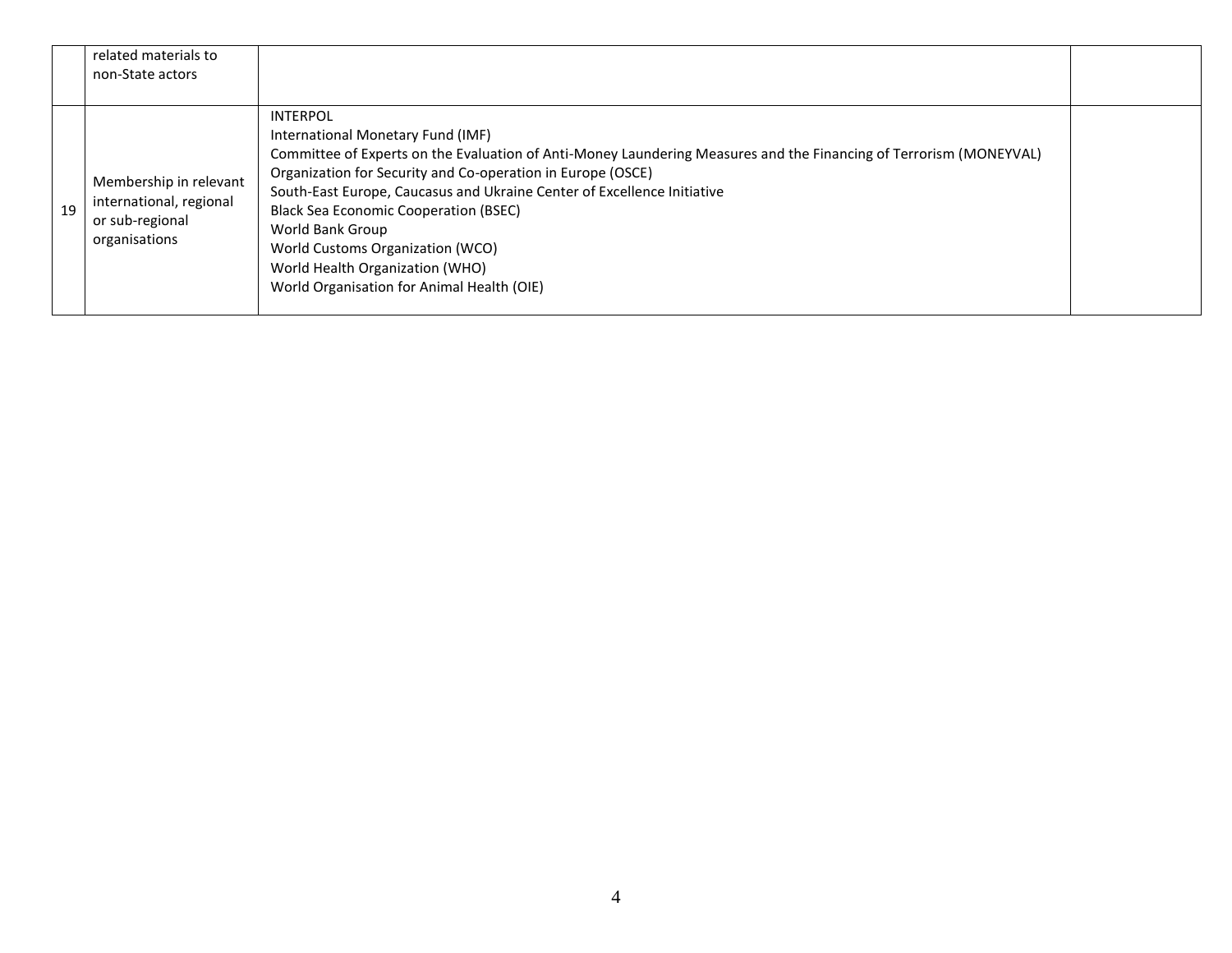#### **II. OP 2 - Nuclear Weapons (NW), Chemical Weapons (CW) and Biological Weapons (BW)**

|                | <b>National legislation which</b><br>prohibits persons or entities     |                  |                             |                   | <b>National legal framework</b>                                                                                                                                                                                                                                                                          |                  |                             |                     | <b>Enforcement and civil/criminal penalties</b>                                                                                                                                                                                                        |                |
|----------------|------------------------------------------------------------------------|------------------|-----------------------------|-------------------|----------------------------------------------------------------------------------------------------------------------------------------------------------------------------------------------------------------------------------------------------------------------------------------------------------|------------------|-----------------------------|---------------------|--------------------------------------------------------------------------------------------------------------------------------------------------------------------------------------------------------------------------------------------------------|----------------|
|                | to engage in one of the<br>following activities and its<br>enforcement | $\mathbf N$<br>W | $X$ /?<br>$\mathbf{c}$<br>W | $\mathbf{B}$<br>W | Source document of national implementation<br>law                                                                                                                                                                                                                                                        | $\mathbf N$<br>W | $X$ /?<br>$\mathbf{c}$<br>W | $\overline{B}$<br>W | <b>Source document</b>                                                                                                                                                                                                                                 | <b>Remarks</b> |
| 1              | manufacture                                                            | Χ                | Χ                           | X                 | NW:<br>Law No. 132 from 08 June 2012 on the safe<br>deployment of nuclear and radiological<br>activities, as amended, Art. 32<br>CW:<br>Law on the implementation of CWC, No. 358-<br>XV of 5 November 2004, Art. 2, para. 1<br>BW:<br>Law No. 360-XV from 5 November 2004 on<br>adherence to BWC, Art 2 | X                | X                           | $\mathsf{X}$        | NW/CW/BW:<br>Criminal Code No. 985-XV of 18.04.2002, as<br>amended, Art. 140 <sup>1</sup><br>CW/BW:<br>Criminal Code No. 985-XV, as amended, Art.<br>$140^{1}$<br>NW:<br>Criminal Code No. 985-XV, as amended, Art.<br>292 (on radiological materials) |                |
| $\overline{2}$ | acquire                                                                | X                | Χ                           | $\mathsf{X}$      | NW:<br>Law No. 132 from 08 June 2012 on the safe<br>deployment of nuclear and radiological<br>activities, as amended, Art. 32                                                                                                                                                                            | X                | X.                          | $\mathsf{X}$        | NW/CW/BW:<br>Criminal Code No. 985-XV, as amended, Art.<br>$140^{1}$<br>CW/BW:<br>Criminal Code No. 985-XV, as amended, Art.<br>$140^1$ and 224<br>NW:<br>Criminal Code No. 985-XV as amended, Art.<br>292 (on radiological materials)                 |                |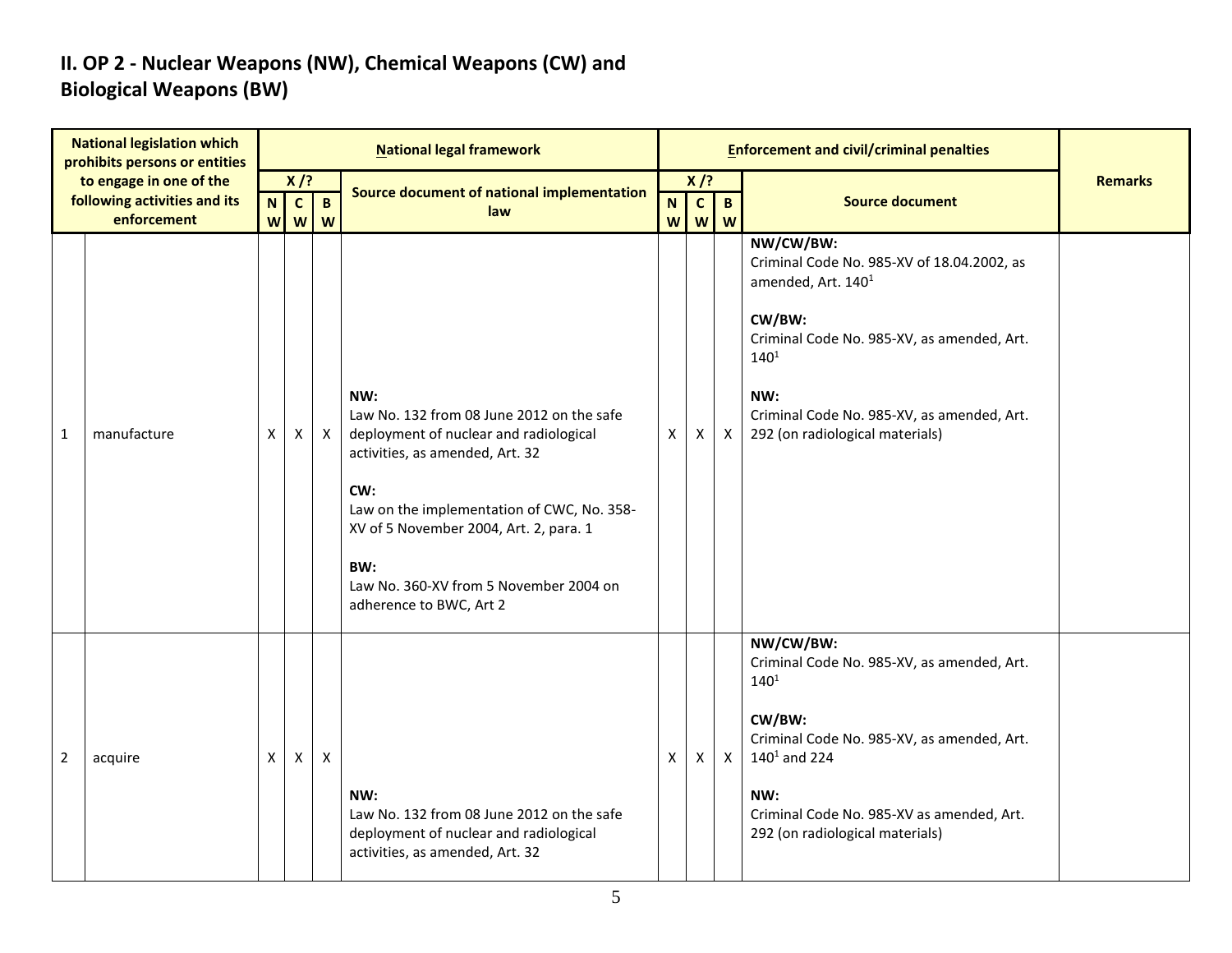|   |           |   |   |              | CW:<br>Law on the implementation of CWC, Law No.<br>358-XV of 5 November 2004, Art. 2, para. 1.<br>BW:<br>Law No. 360-XV from 5 November 2004 on<br>adherence to BWC, Art. 2                                                                                                                                                                                                                      |              |              |              |                                                                                        |  |
|---|-----------|---|---|--------------|---------------------------------------------------------------------------------------------------------------------------------------------------------------------------------------------------------------------------------------------------------------------------------------------------------------------------------------------------------------------------------------------------|--------------|--------------|--------------|----------------------------------------------------------------------------------------|--|
| 3 | possess   | X |   | $X$ $X$      | NW:<br>Law No. 132 from 08 June 2012 on the safe<br>deployment of nuclear and radiological<br>activities, as amended. Art. 32.<br>Criminal Code No. 985-XV of 18.04.2002 as<br>amended, Arts. 140 <sup>1</sup> , 279, and 292.<br>CW:<br>Law on the implementation of CWC, No. 358-<br>XV of 5 November 2004, Art. 2<br>BW:<br>Law No. 360-XV from 5 November 2004 on<br>adherence to BWC, Art. 2 | X            | $\mathsf{X}$ | X            | NW/CW/BW:<br>Criminal Code No. 985-XV, as amended, Art.<br>$140^{1}$                   |  |
| 4 | develop   | X | X | $\mathsf{X}$ | NW:<br>Law No. 132 from 08 June 2012 on the safe<br>deployment of nuclear and radiological<br>activities, as amended, Art. 32.<br>CW:<br>Law on the implementation of CWC, No. 358-<br>XV of 5 November 2004, Art. 2, para. 1.<br>BW:<br>Law No. 360-XV from 5 November 2004 on<br>adherence to BWC, Art. 2.                                                                                      | X            | $\mathsf{X}$ | Χ            | NW/CW/BW:<br>Criminal Code No. 985-XV, as amended, Art.<br>$140^{1}$                   |  |
| 5 | transport | X | X | $\mathsf{X}$ | NW/CW/BW:<br>Criminal Code No. 985-XV of 18 April 2002 as<br>amended, Art. 140<br>Government Decision No. 672 on 28.05.2002<br>on Transportation of Dangerous Goods.                                                                                                                                                                                                                              | $\mathsf{X}$ | X            | $\mathsf{X}$ | CW/BW:<br>Criminal Code No. 985-XV of 18.04.2002, as<br>amended, Art. 140 <sup>1</sup> |  |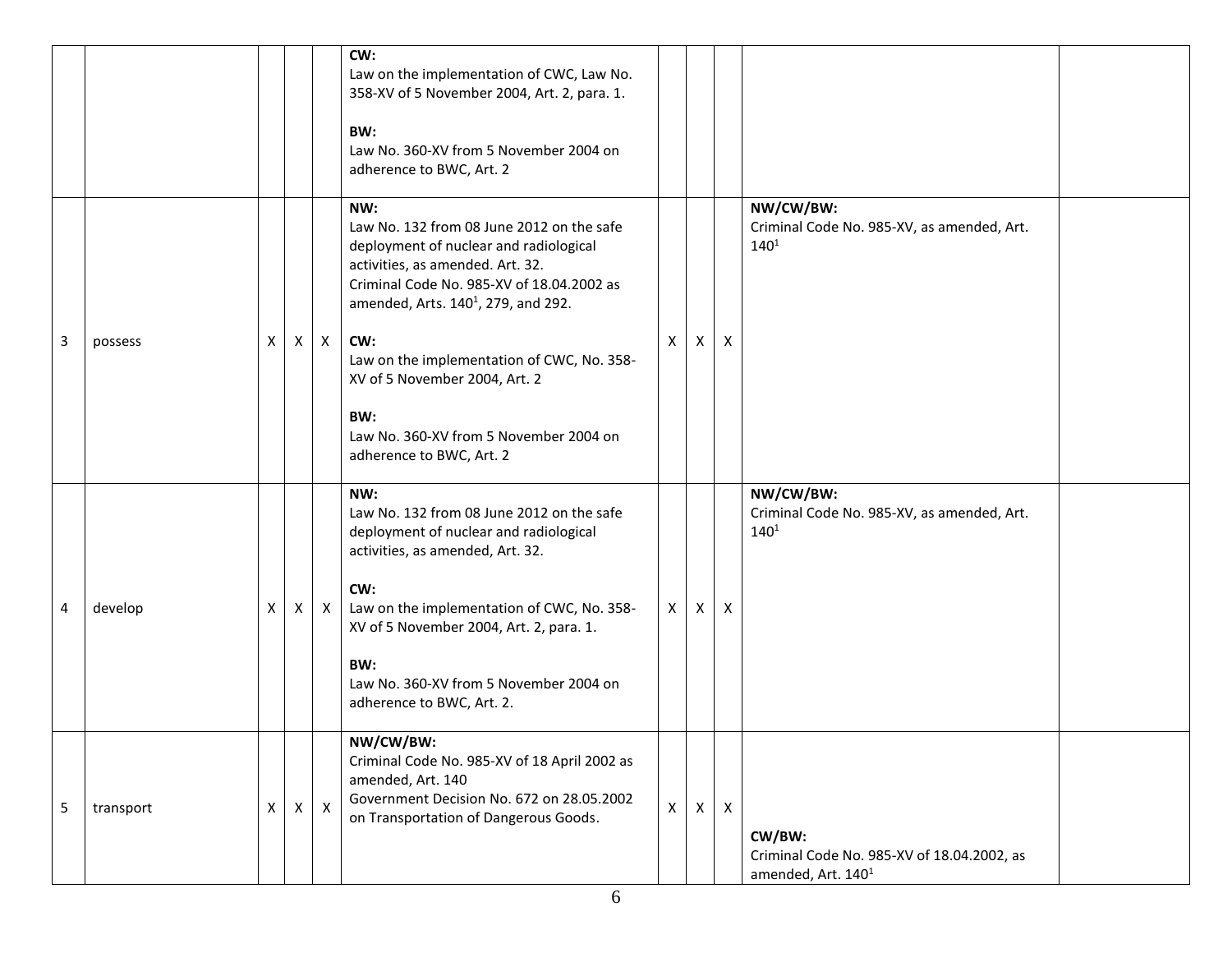|   |          |   |   |              | NW:<br>Law No. 132 from 08 June 2012 on the safe<br>deployment of nuclear and radiological<br>activities, as amended, Art 32                                                                                                                                                                                                         |                |              |              | NW:<br>Criminal Code No. 985-XV, as amended, Arts.<br>$140^1$ and 292                                                                                                                                                     |  |
|---|----------|---|---|--------------|--------------------------------------------------------------------------------------------------------------------------------------------------------------------------------------------------------------------------------------------------------------------------------------------------------------------------------------|----------------|--------------|--------------|---------------------------------------------------------------------------------------------------------------------------------------------------------------------------------------------------------------------------|--|
| 6 | transfer | x | X | $\mathsf{X}$ | NW:<br>Law No. 132 from 08 June 2012on the safe<br>deployment of nuclear and radiological<br>activities, as amended, Art. 32<br>CW:<br>Law on the implementation of CWC, No. 358-<br>XV of 5 November 2004, Art. 2, para. 1<br>BW:<br>Law No. 360-XV from 5 November 2004 on<br>adherence to BWC                                     | $\mathsf{X}^-$ | $\mathsf{X}$ | $\mathsf{X}$ | NW:<br>Criminal Code No. 985-XV of 18.04.2002, as<br>amended, Arts. 140 <sup>1</sup> and 292<br>CW/BW:<br>Criminal Code No. 985-XV of 18.04.2002, as<br>amended, Art. 140 <sup>1</sup>                                    |  |
| 7 | use      | X | X | $\mathsf{X}$ | NW:<br>Law No. 132 from 08 June 2012 on the safe<br>deployment of nuclear and radiological<br>activities, as amended, Art. 32<br>CW:<br>Law on the implementation of CWC, No. 358-<br>XV of 5 November 2004, Art. 2, para. 1<br>BW:<br>Criminal Code No. 985-XV of 18.02002 as<br>amended, Arts. 140 <sup>1</sup> , 141, 224 and 278 | X              | X            | Χ            | NW:<br>Criminal Code No. 985-XV of 18.04.2002, as<br>amended, Arts. 140 <sup>1</sup> , 143, 224, 278 and 292<br>CW/BW:<br>Criminal Code No. 985-XV of 18.04.2002, as<br>amended, Art. 140 <sup>1</sup> , 143, 224 and 278 |  |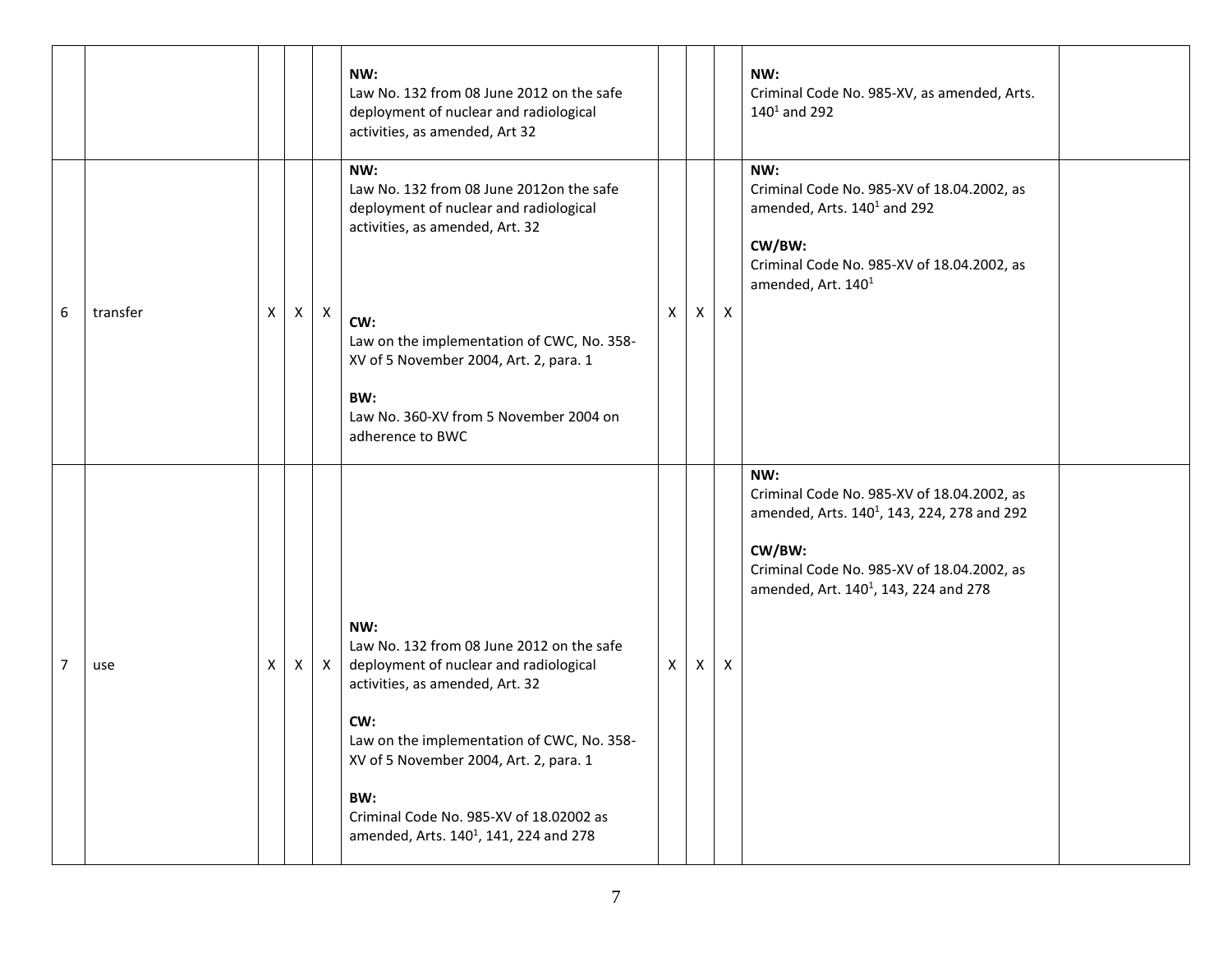| 8  | attempt to engage in<br>abovementioned<br>activities                      | X. | X | X            | NW/CW/BW:<br>Criminal Code No. 985-XV as amended, Art. 25<br>Law No. 120 of 21 September 2017, Art 3                                                                                                                                                                                                        | X | $\mathsf{X}^-$ | $\boldsymbol{\mathsf{X}}$ | NW/CW/BW:<br>Criminal Code No. 985-XV as amended, Art. 25<br>Law No. 120 of 21 September 2017, Art 3                                                                                                                                                              |  |
|----|---------------------------------------------------------------------------|----|---|--------------|-------------------------------------------------------------------------------------------------------------------------------------------------------------------------------------------------------------------------------------------------------------------------------------------------------------|---|----------------|---------------------------|-------------------------------------------------------------------------------------------------------------------------------------------------------------------------------------------------------------------------------------------------------------------|--|
| 9  | participate as an<br>accomplice in<br>abovementioned<br>activities        | X  |   | $X \mid X$   | NW:<br>Criminal Code No. 985-XV of 18.04.2002 as<br>amended, Art. 140 <sup>1</sup><br>CW:<br>Criminal Code No. 985-XV of 18.04.2002 as<br>amended, Art. 83, Art. $1401$<br>BW:<br>Criminal Code No. 985-XV of 18.04.2002 as<br>amended, Art. 140 <sup>1</sup>                                               | X | X              | X                         | NW/CW/BW:<br>Criminal Code No. 985-XV of 18.04.2002 as<br>amended, Arts. 41, 41, 42, 43 and 83                                                                                                                                                                    |  |
| 10 | assist in<br>abovementioned<br>activities                                 | x  | X | $\mathsf{X}$ | NW/CW/BW:<br>Criminal Code No. 985-XV of 18.04.2002 as<br>amended, Arts. 140 <sup>1</sup> , 143, 224, and 278.<br>Law 120 of 21 September 2017, Art. 3<br>CW:<br>Law on the implementation of CWC, No. 358-<br>XV of 5 November 2004, Art. 2, para. 1                                                       | X | X              | X                         | NW/CW/BW:<br>Criminal Code No. 985-XV of 18.04.2002 as<br>amended, Arts. 41, 42, 43 and 83                                                                                                                                                                        |  |
| 11 | finance<br>abovementioned<br>activities                                   | X  |   | $X \mid X$   | NW/CW/BW:<br>Criminal Code No. 985-XV as amended, Arts.<br>243 and 279<br>Law on Prevention of Money Laundering<br>and Combating the Financing of Terrorism No<br>190- XVI of 26 July 2007<br>Law 120 of 21 September 2017, Art 3 (on<br>terrorism financing), Art. 43<br>BW:<br>Law No. 120 of 25 May 2012 | Χ | X.             | $\boldsymbol{\mathsf{X}}$ | NW/CW/BW:<br>Criminal Code No. 985-XV as amended, Arts.<br>243 and 279<br>Law on Prevention of Money Laundering<br>and Combating the Financing of Terrorism No<br>190- XVI of 26 July 2007<br>National Anticorruption Center<br>BW:<br>Law No. 120 of 25 May 2012 |  |
| 12 | abovementioned<br>activities related to<br>means of delivery <sup>1</sup> | X  | Χ | X            | NW/CW/BW:<br>Criminal Code No. 985-XV of 18.04.2002 as<br>amended, Art. 140 <sup>1</sup>                                                                                                                                                                                                                    | X | X              | Χ                         | NW/CW/BW:<br>Criminal Code No. 985-XV of 18.04.2002 as<br>amended, Art. 140 <sup>1</sup>                                                                                                                                                                          |  |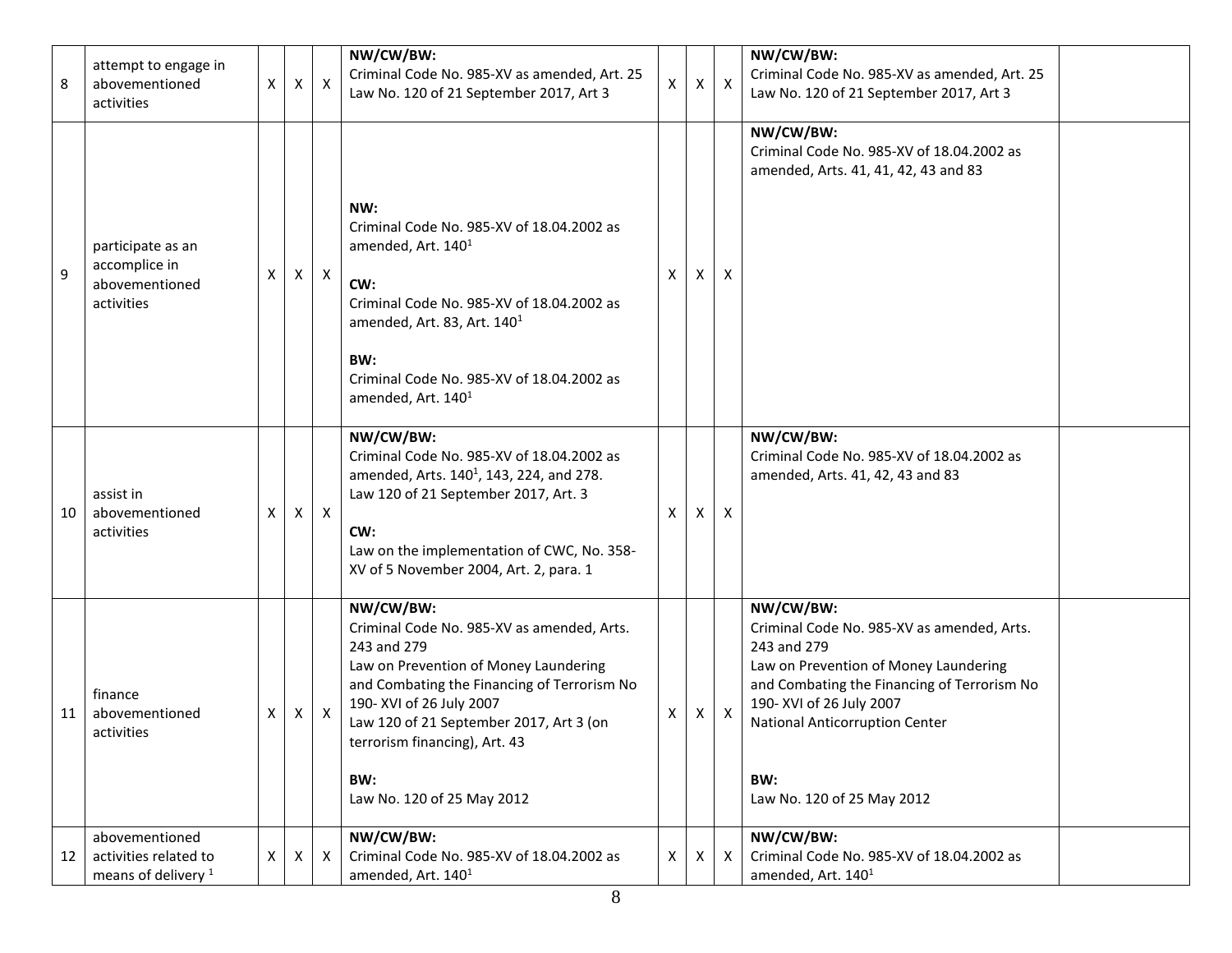|  |  |  |                                   |  | Government Decision No. 434 of 19 June 2012<br>on Border Police Department Regulation |  |
|--|--|--|-----------------------------------|--|---------------------------------------------------------------------------------------|--|
|  |  |  | BW:<br>Law No. 120 of 25 May 2012 |  | BW:<br>Law No. 134 of 14 June 2012<br>Law No. 252 of 08 November 2012                 |  |

1. Means of delivery: missiles, rockets and other unmanned systems capable of delivering nuclear, chemical, or biological weapons that are specially designed for such use.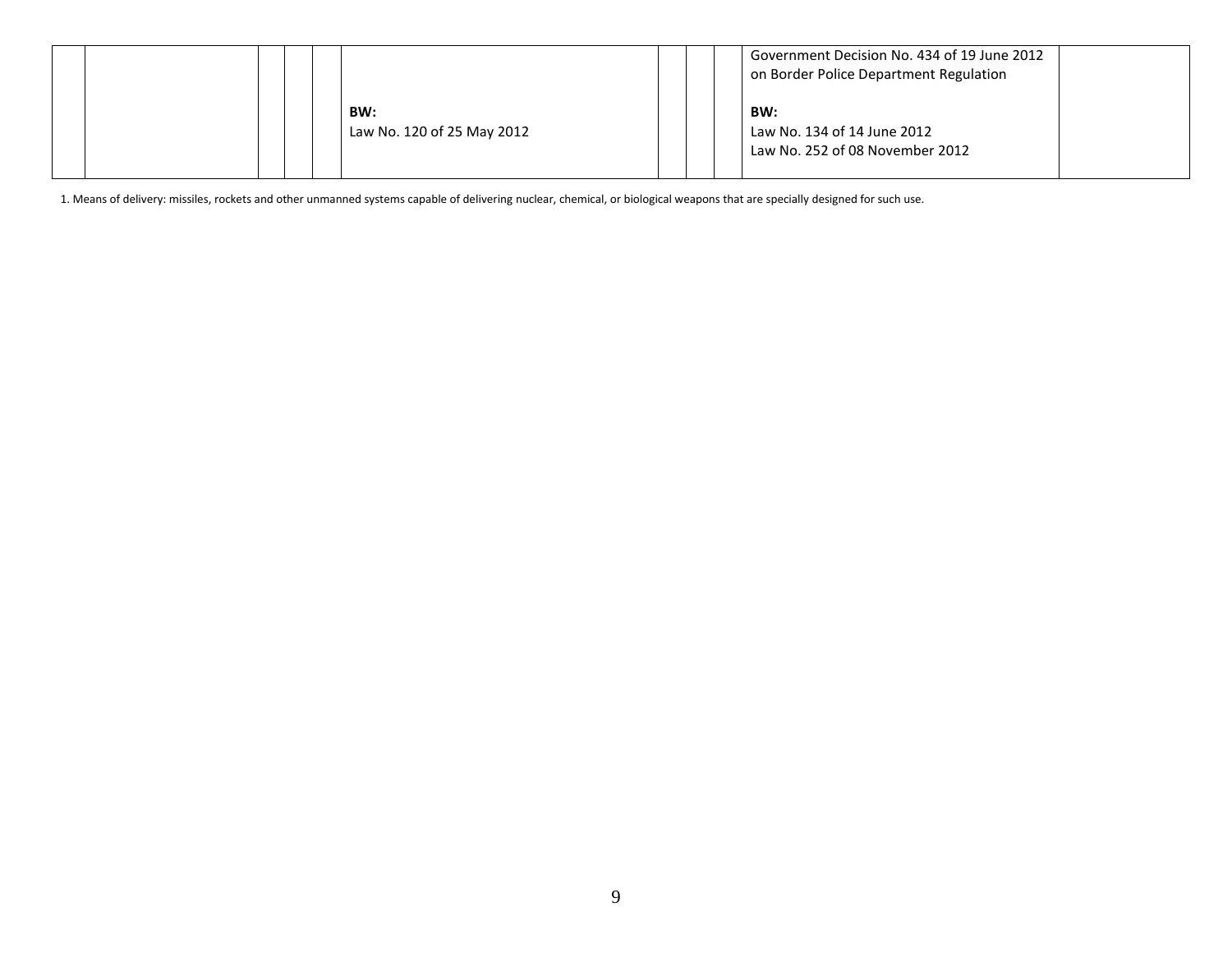#### **III. OP 3 (a) and (b) - Account for/Secure/Physically protect NW, CW and BW, including Related Materials <sup>2</sup>**

|                | <b>Measures to establish</b><br>domestic controls to prevent  |                  |                   |                   | National legal and/or regulatory framework                                                                                                                                                                                                                                                                                                                                                                                                                                                                                                                                                                                                                                              |   |                   |              | <b>Enforcement and civil/criminal penalties</b>                                                                                                                                                                                                                    |                |
|----------------|---------------------------------------------------------------|------------------|-------------------|-------------------|-----------------------------------------------------------------------------------------------------------------------------------------------------------------------------------------------------------------------------------------------------------------------------------------------------------------------------------------------------------------------------------------------------------------------------------------------------------------------------------------------------------------------------------------------------------------------------------------------------------------------------------------------------------------------------------------|---|-------------------|--------------|--------------------------------------------------------------------------------------------------------------------------------------------------------------------------------------------------------------------------------------------------------------------|----------------|
|                | the proliferation of NW, CW,<br><b>BW, and their means of</b> |                  | X/?               |                   |                                                                                                                                                                                                                                                                                                                                                                                                                                                                                                                                                                                                                                                                                         |   | $X$ /?            |              |                                                                                                                                                                                                                                                                    | <b>Remarks</b> |
|                | delivery; controls over<br>related materials                  | $\mathbf N$<br>W | $\mathsf{C}$<br>W | $\mathbf{B}$<br>W | <b>Source document</b>                                                                                                                                                                                                                                                                                                                                                                                                                                                                                                                                                                                                                                                                  |   | $\mathbf{C}$<br>w | B<br>W       | <b>Source document</b>                                                                                                                                                                                                                                             |                |
| $\mathbf{1}$   | Measures to account for<br>production                         | X                | X                 | $\mathsf{X}$      | NW:<br>INFCIRC/690<br>INFCIRC/690/Mod.1<br>INFCIRC/690/Mod.1/Corr.1<br>INFCIRC/690/Add.1 (A/CPPNM)<br>SQP<br>Law No. 132 on the safe deployment of nuclear<br>and radiological activities, as amended, Arts.<br>11,12 and 49 b)<br>Criminal Code No. 985-XV as amended, Arts.<br>292 (without proper authorization)<br>CW:<br>Law on the implementation of CWC, No. 358-<br>XV of 5 November 2004, Chapter II. Art. 7 (on<br>CWC Scheduled 2 chemicals), Art. 8 (on CWC<br>Scheduled 3 chemicals), Art. 20<br>BW:<br>Law No. 10-XVI on the State Oversight of the<br>Public Health, as amended (2009)<br>Law. No. 755-XV from 21December 2001 on<br>biological safety (related to GMOs) | X | X                 | X            | NW/CW/BW:<br>Criminal Code No. 985-XV, as amended, Art. 224<br>NW:<br>Criminal Code No. 985-XV of 18.04.2002 as<br>amended, Art. 292<br>Law No. 132 of 08 June 2012, Art. 21<br>CW:<br>Law on the implementation of CWC, No. 358-XV<br>of 5 November 2004, Art. 44 |                |
| $\overline{2}$ | Measures to account for<br>use                                | $\mathsf{x}$     | X                 | $\mathsf{X}$      | NW:<br>INFCIRC/690                                                                                                                                                                                                                                                                                                                                                                                                                                                                                                                                                                                                                                                                      | X | $\mathsf{X}$      | $\mathsf{X}$ | NW/CW/BW:<br>Criminal Code No. 985-XV of 18.04.2002 as<br>amended, Art. 224<br>NW:<br>Criminal Code No. 985-XV of 18.04.2002 as                                                                                                                                    |                |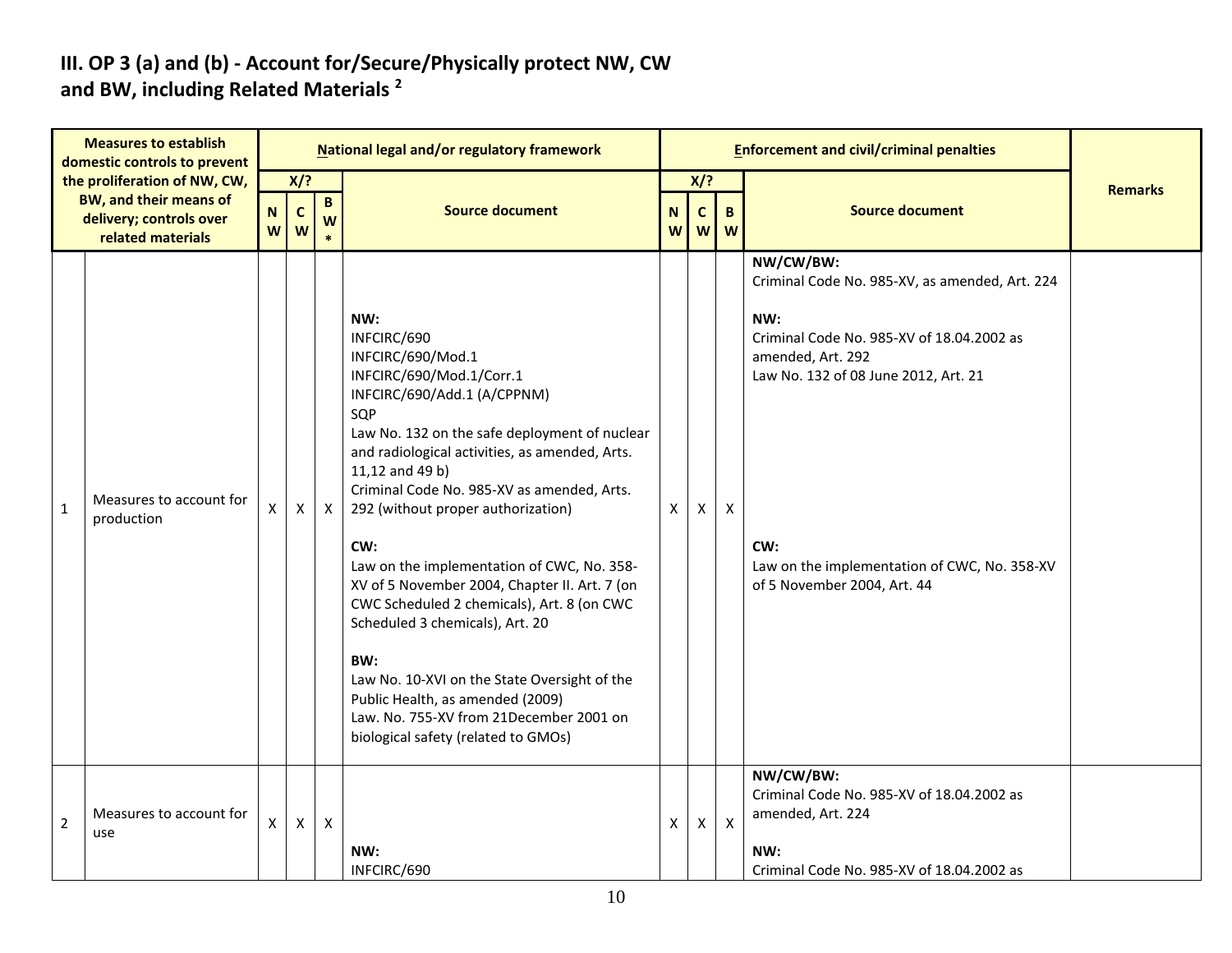|                |                                    |    |    |              | INFCIRC/690/Mod.1<br>INFCIRC/690/Mod.1/Corr.1<br>INFCIRC/690/Add.1<br>SQP<br>Law No. 132 on the safe deployment of nuclear<br>and radiological activities, as amended. Arts.<br>11 and 12<br>Criminal Code No. 985-XV as amended, Arts.<br>292 (without proper authorization)<br>CW:<br>Law on the implementation of CWC, No. 358-<br>XV of 5 November 2004, Chapter II, Art. 7 (on<br>CWC Scheduled 2 chemicals)<br>BW:<br>Law No. 10-XVI on the State Oversight of the<br>Public Health (2009, as amended<br>Law. No. 755-XV of 21 December2001 on |   |              |                           | amended, Art. 292<br>Law No. 132 of 08 June 2012. Art. 21<br>CW:<br>Law on the implementation of CWC, No. 358-XV<br>of 5 November 2004, Art. 44                                                                                                                                                                                                                  |  |
|----------------|------------------------------------|----|----|--------------|------------------------------------------------------------------------------------------------------------------------------------------------------------------------------------------------------------------------------------------------------------------------------------------------------------------------------------------------------------------------------------------------------------------------------------------------------------------------------------------------------------------------------------------------------|---|--------------|---------------------------|------------------------------------------------------------------------------------------------------------------------------------------------------------------------------------------------------------------------------------------------------------------------------------------------------------------------------------------------------------------|--|
| $\overline{3}$ | Measures to account for<br>storage | X. | X. | $\mathsf{X}$ | biological safety (on GMOs)<br>NW:<br>INFCIRC/690<br>INFCIRC/690/Mod.1<br>INFCIRC/690/Mod.1/Corr.1<br>INFCIRC/690/Add.1<br>SQP<br>Law No. 132 on the safe deployment of nuclear<br>and radiological activities, as amended, Arts.<br>$11-12.$<br>Criminal Code No. 985-XV as amended, Art.<br>292 (without proper authorization)<br>CW:<br>Law on the implementation of CWC, No. 358-<br>XV of 5 November 2004, Art. 5-1 on Scheduled<br>1 Chemicals<br>BW:<br>Law on Adherence to the BWC, no. No. 360-XV                                           | X | $\mathsf{X}$ | $\boldsymbol{\mathsf{X}}$ | NW/CW/BW:<br>Criminal Code No. 985-XV of 18.04.2002 as<br>amended, Art. 224<br>NW:<br>Criminal Code No. 985-XV of 18.04.2002 as<br>amended, Art. 292<br>Law No. 132 from 08 June 2012 on the safe<br>deployment of nuclear and radiological<br>activities, Arts. 12 and 21<br>CW:<br>Law on the implementation of CWC, No. 358-XV<br>of 5 November 2004, Art. 44 |  |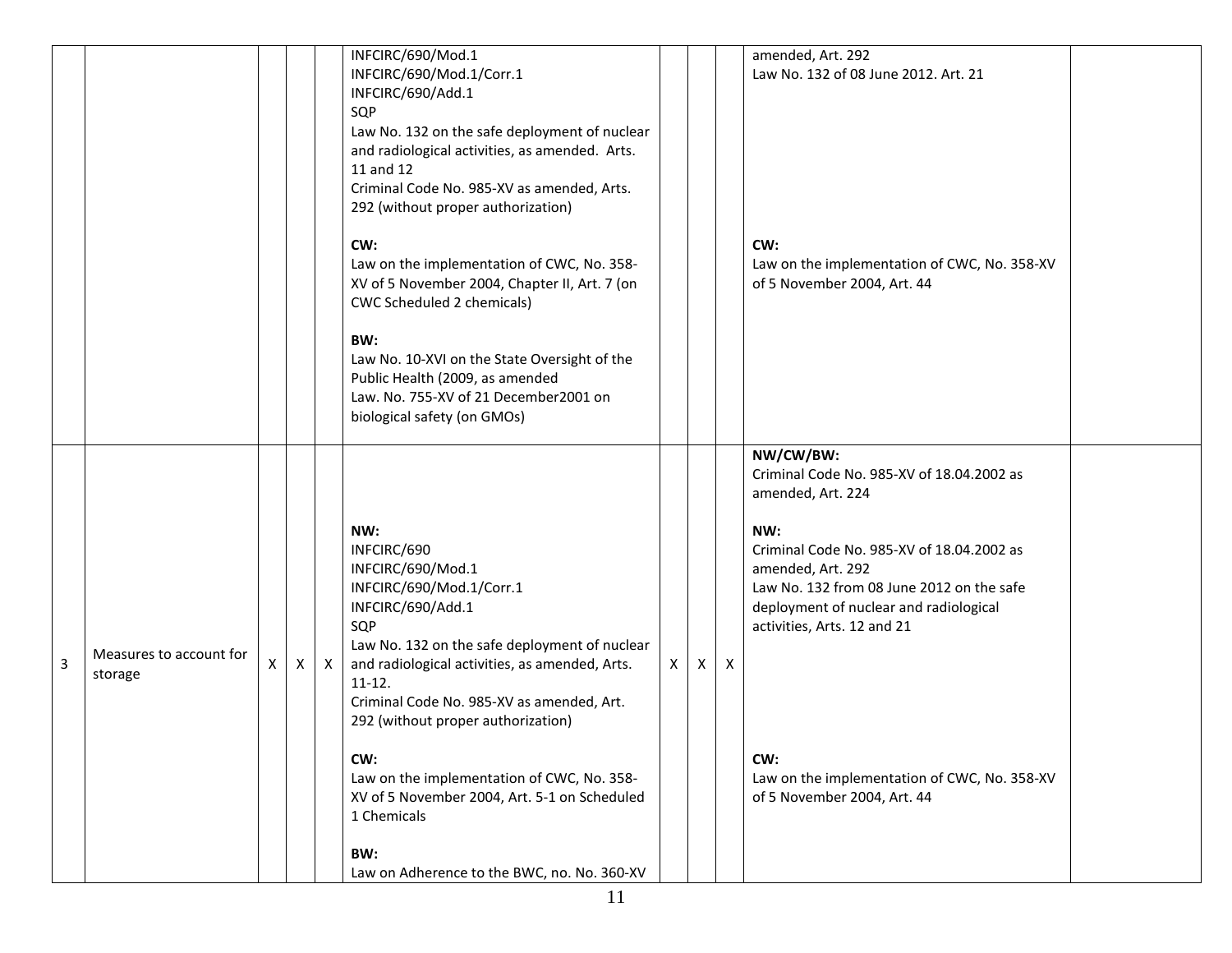|                |                                      |          |              |              | of 05 November 2004;<br>Law. No. 755-XV of 21 December 2001 on<br>biological safety (related to GMOs)                                                                                                                                                                                                                                                                                                                                                                                                                                                                                  |    |   |                           |                                                                                                                                                                   |  |
|----------------|--------------------------------------|----------|--------------|--------------|----------------------------------------------------------------------------------------------------------------------------------------------------------------------------------------------------------------------------------------------------------------------------------------------------------------------------------------------------------------------------------------------------------------------------------------------------------------------------------------------------------------------------------------------------------------------------------------|----|---|---------------------------|-------------------------------------------------------------------------------------------------------------------------------------------------------------------|--|
| $\overline{4}$ | Measures to account for<br>transport | X        | $\mathsf{X}$ | $\mathsf{X}$ | NW/CW/BW:<br>Parliament Decision No. 44-XIV of 4June 1998<br>on Adherence to The European Agreement<br>concerning The International Carriage of<br>Dangerous Goods by Road (ADR)<br>Government Decision No. 672, as amended on<br><b>Transportation of Dangerous Goods</b><br>NW:<br>Law No. 132 on the safe deployment of nuclear<br>and radiological activities, as amended, Art. 40<br>Criminal Code No. 985-XV as amended, Art.<br>292 (without proper authorization)<br>BW:<br>National Guidance for Transport of Infectious<br>Substances (in accordance with WHO<br>guidelines) | X  | X | $\mathsf{X}$              | NW/CW/BW:<br>Criminal Code No. 985-XV of 18.04.2002 as<br>amended, Art. 224<br>NW:<br>Criminal Code No. 985-XV of 18.04.2002 as<br>amended, Arts. 224 and 292     |  |
| 5              | Measures to secure<br>production     | X        | X            | $\mathsf{X}$ | NW:<br>Law No. 132 "On the safe deployment of<br>nuclear and radiological activities", as<br>amended, Art. 20<br>CW:<br>Law on the implementation of CWC, No. 358-<br>XV of 5 November 2004, Chapter II. Art. 13-2-b,<br>Art. 23<br>BW:<br>Law No. 10-XVI on the State Oversight of the<br>Public Health (2009), Art. 5                                                                                                                                                                                                                                                                | X. | X | $\boldsymbol{\mathsf{X}}$ | NW/CW/BW:<br>Criminal Code No. 985-XV of 18.04.2002 as<br>amended, Art. 224<br>CW:<br>Law on the implementation of CWC, No. 358-XV<br>of 5 November 2004, Art. 44 |  |
| 6              | Measures to secure use               | $\times$ | $\mathsf{X}$ | $\mathsf{X}$ |                                                                                                                                                                                                                                                                                                                                                                                                                                                                                                                                                                                        | X. | X | $\mathsf{X}$              | NW/CW/BW:<br>Criminal Code No. 985-XV of 18.04.2002 as<br>amended, Art. 224                                                                                       |  |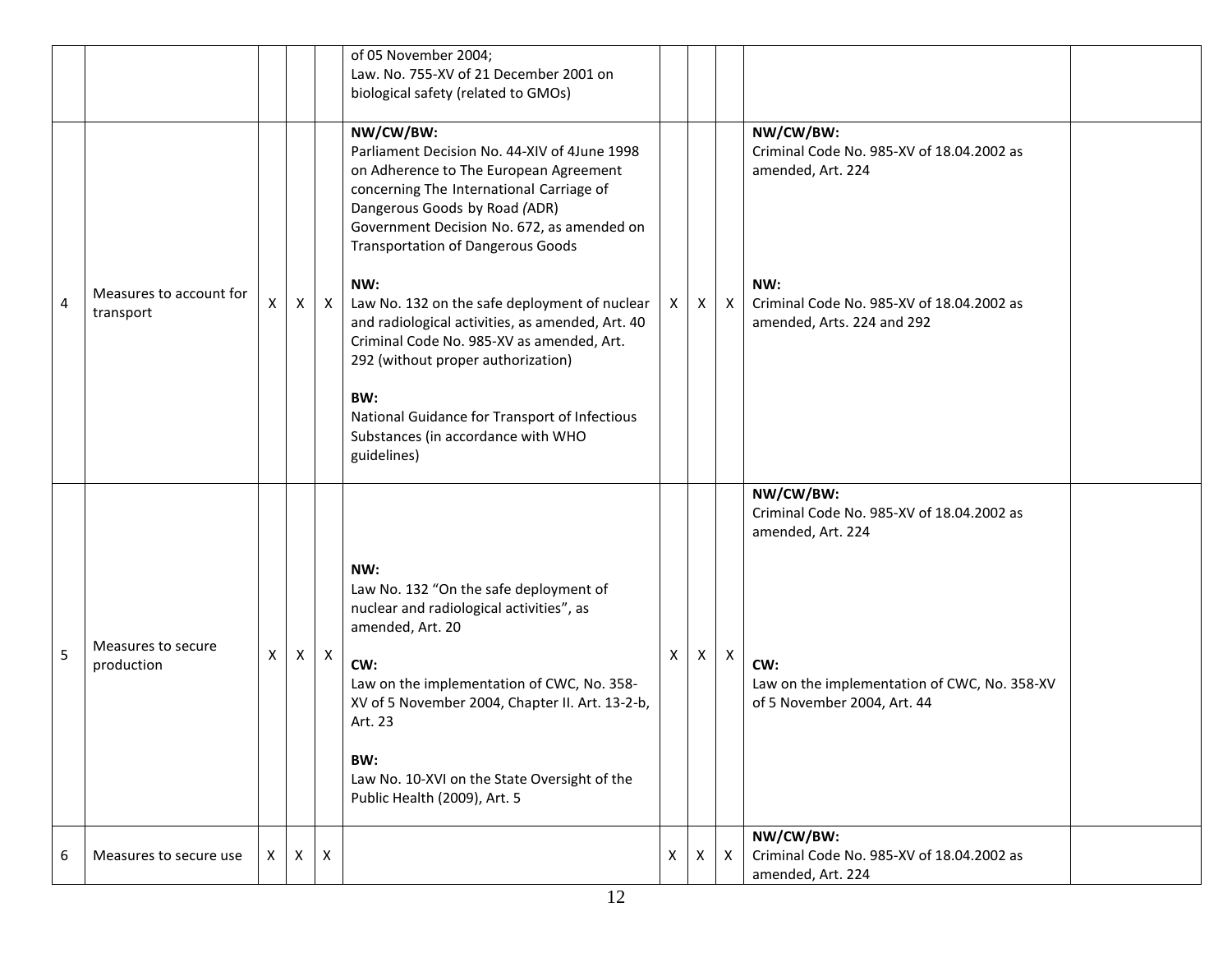|                |                                 |   |   |   | NW:<br>Law No. 132 from 08 June 2012 "On the safe<br>deployment of nuclear and radiological<br>activities", as amended, Art. 20<br>CW:<br>Law on the implementation of CWC, No. 358-<br>XV of 5 November 2004, Art. 13-2-b                                                                                                                                     |   |   |   | NW:<br>Criminal Code No. 985-XV of 18.04.2002 as<br>amended, Art. 292                                          |  |
|----------------|---------------------------------|---|---|---|----------------------------------------------------------------------------------------------------------------------------------------------------------------------------------------------------------------------------------------------------------------------------------------------------------------------------------------------------------------|---|---|---|----------------------------------------------------------------------------------------------------------------|--|
|                |                                 |   |   |   | BW:<br>Law No. 10-XVI on the State Oversight of the<br>Public Health (2009), Arts. 5 -15 and 51-7                                                                                                                                                                                                                                                              |   |   |   |                                                                                                                |  |
|                |                                 |   |   |   | NW:<br>Law No. 132 from 08 June 2012 "On the safe<br>deployment of nuclear and radiological<br>activities", as amended, Art. 4 (definition).                                                                                                                                                                                                                   |   |   |   | NW:<br>Law No. 132 08 June 2012 "On the safe<br>deployment of nuclear and radiological<br>activities", Art. 44 |  |
| $\overline{7}$ | Measures to secure<br>storage   | х | X | X | CW:<br>Law on the implementation of CWC, No. 358-<br>XV of 5 November 2004, Chapter II                                                                                                                                                                                                                                                                         | Χ | X | X | CW:<br>Law on the implementation of CWC, No. 358-XV<br>of 5 November 2004, Chapter II                          |  |
|                |                                 |   |   |   | BW:<br>Law on Adherence to the BWC, No. 360-XV of<br>05 November 2004.<br>Law No. 10-XVI on the State Oversight of the<br>Public Health (2009), Art. 5                                                                                                                                                                                                         |   |   |   | BW:<br>Criminal Code of 18 April 2002 as amended, Art.<br>224, para. 1                                         |  |
| 8              | Measures to secure<br>transport | X | Χ | X | NW/CW/BW:<br>Regulations concerning transportation of<br>dangerous goods, nr. 672 of 28 May 2003<br>Parliament Decision No. 44-XIV of 4 June 1998<br>on Adherence to The European Agreement<br>concerning The International Carriage of<br>Dangerous Goods by Road (ADR)<br>Government Decision No. 672 of 28 May 2002<br>on Transportation of Dangerous Goods | X | X | X | NW/CW/BW:<br>Criminal Code No. 985-XV of 18.04.2002 as<br>amended, Arts. 224 and 292                           |  |
|                |                                 |   |   |   |                                                                                                                                                                                                                                                                                                                                                                |   |   |   | NW:<br>Criminal Code No. 985-XV of 18.04.2002 as<br>amended, Art. 292                                          |  |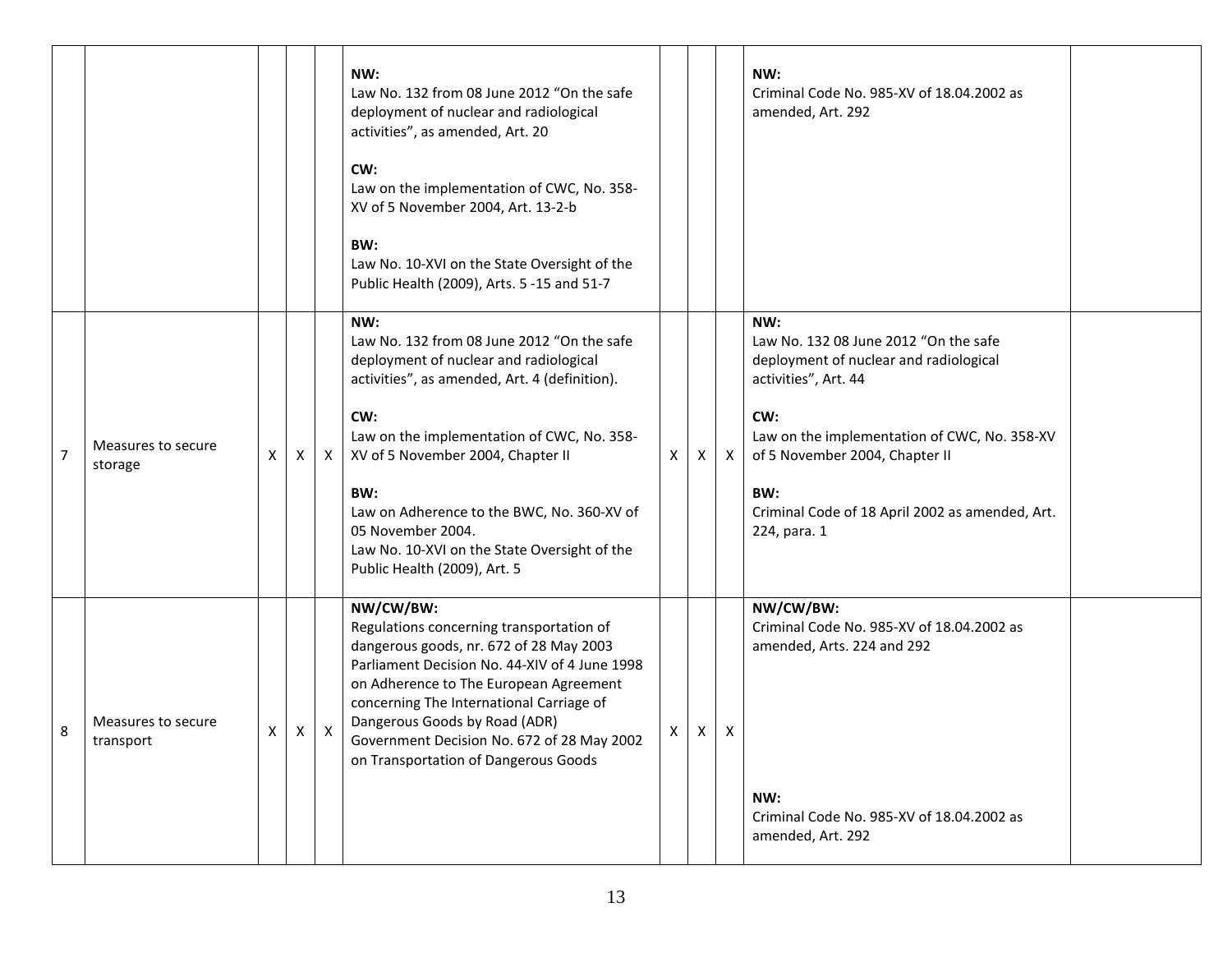| 9  | Physical protection<br>measures | $\pmb{\mathsf{X}}$ | ? | ? | NW:<br>Law No. 132 from 08 June 2012 "On the safe<br>deployment of nuclear and radiological<br>activities", as amended. Art. 4 (definition)<br>Chapter VII, Art. 35<br>CW:<br>Law on the implementation of CWC, No. 358-<br>XV of 5 November 2004, Art. 23.<br>BW:<br>Law. No. 755-XV from 21.12.2001 on biological<br>safety (related to GMOs) | $\overline{a}$ | $\mathcal{P}$ | NW:<br>Law No. 132 of 08 June 2012" On the safe<br>deployment of nuclear and radiological<br>activities" (authorization of nuclear and<br>radiological activities), Art. 50<br>Criminal Code No. 985-XV of 18.04.2002 as<br>amended, Art. 224<br>CW/BW:<br>Criminal Code No. 985-XV of 18.04.2002 as<br>amended, Art. 224 |  |
|----|---------------------------------|--------------------|---|---|-------------------------------------------------------------------------------------------------------------------------------------------------------------------------------------------------------------------------------------------------------------------------------------------------------------------------------------------------|----------------|---------------|---------------------------------------------------------------------------------------------------------------------------------------------------------------------------------------------------------------------------------------------------------------------------------------------------------------------------|--|
| 10 | <b>Personnel Reliability</b>    |                    |   |   |                                                                                                                                                                                                                                                                                                                                                 |                |               |                                                                                                                                                                                                                                                                                                                           |  |

2. Related materials: materials, equipment and technology covered by relevant multilateral treaties and arrangements, or included on national control lists, which could be used for the design, development, production or use of nuclear, chemical and biological weapons and their means of delivery.

\* Information required in this section may also be available in the State's Confidence Building Measures report, if submitted to the BWC Implementation Support Unit (online at: [http://www.unog.ch/80256EE600585943/\(httpPages\)/4FA4DA37A55C7966C12575780055D9E8?OpenDocument](http://www.unog.ch/80256EE600585943/(httpPages)/4FA4DA37A55C7966C12575780055D9E8?OpenDocument) )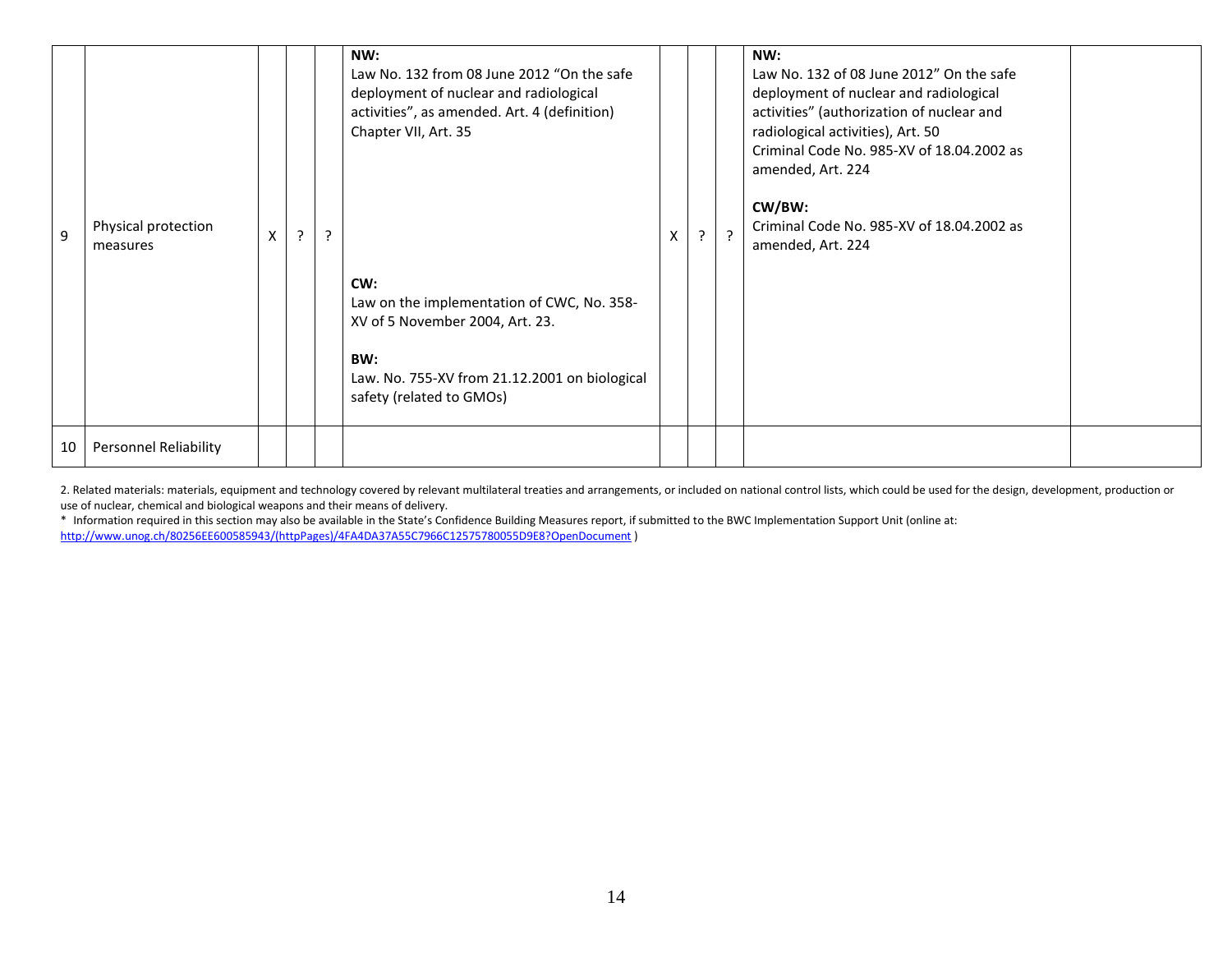#### **IV. OP 3 (a) and (b) - Account for/Secure/Physically protect NW including Related Materials (NW specific)**

|   | <b>Measures to establish</b><br>domestic controls to prevent<br>the proliferation of NW, and<br>their means of delivery;<br>controls over related<br>materials    | <b>Source document</b>                                                                                                                                                                                                                                                                                                                                                    |  |  |  |  |  |  |  |  |
|---|-------------------------------------------------------------------------------------------------------------------------------------------------------------------|---------------------------------------------------------------------------------------------------------------------------------------------------------------------------------------------------------------------------------------------------------------------------------------------------------------------------------------------------------------------------|--|--|--|--|--|--|--|--|
| 1 | National regulatory<br>authority                                                                                                                                  | Law No. 132 of 08 June 2012 Arts. 10 and 11<br>Government Decision No. 328 from 23 March 2007 on the approval of the Regulation, Structure and Staff Limit of the<br>National Agency for Regulation of Nuclear and Radiological Activities (NARNRA) based on Law No. 111, 2006.<br>Decision No. 458 of 24 July 2015                                                       |  |  |  |  |  |  |  |  |
| 2 | Licensing of nuclear<br>installations/entities/<br>use of materials                                                                                               | Law on licensing of certain activities, No. 451-XIV of 30 July 2001 and Law No. 132 f of 8 June 2012 (authorization of nuclear<br>and radiological activities), Arts. 19, 20 and 50.                                                                                                                                                                                      |  |  |  |  |  |  |  |  |
| 3 | <b>IAEA Safeguards</b><br>Agreements                                                                                                                              | NPT Safeguards Agreement entered into force 17 May 2006.<br>Additional Protocol entered into force 1 June 2012.<br>Law. No.80 from 12.04.2012 ratifying the Additional Protocol to the Agreement between the Republic of Moldova and the<br>IAEA to apply safeguards in relation to the Treaty on the Non-Proliferation of Nuclear Weapons.<br>Small Quantities Protocol. |  |  |  |  |  |  |  |  |
| 4 | <b>IAEA Code of Conduct</b><br>on Safety and Security<br>of Radioactive Sources                                                                                   | Expressed support                                                                                                                                                                                                                                                                                                                                                         |  |  |  |  |  |  |  |  |
| 5 | Supplementary<br>Guidance on the Import<br>and Export of<br>Radioactive Sources of<br>the Code of Conduct on<br>the Safety and Security<br>of Radioactive Sources | Expressed support                                                                                                                                                                                                                                                                                                                                                         |  |  |  |  |  |  |  |  |
| 6 | IAEA Incident and<br><b>Trafficking Database</b>                                                                                                                  | Participates                                                                                                                                                                                                                                                                                                                                                              |  |  |  |  |  |  |  |  |
| 7 | <b>Integrated Nuclear</b><br>Security Support Plan<br>(INSSP) / International                                                                                     | Approved                                                                                                                                                                                                                                                                                                                                                                  |  |  |  |  |  |  |  |  |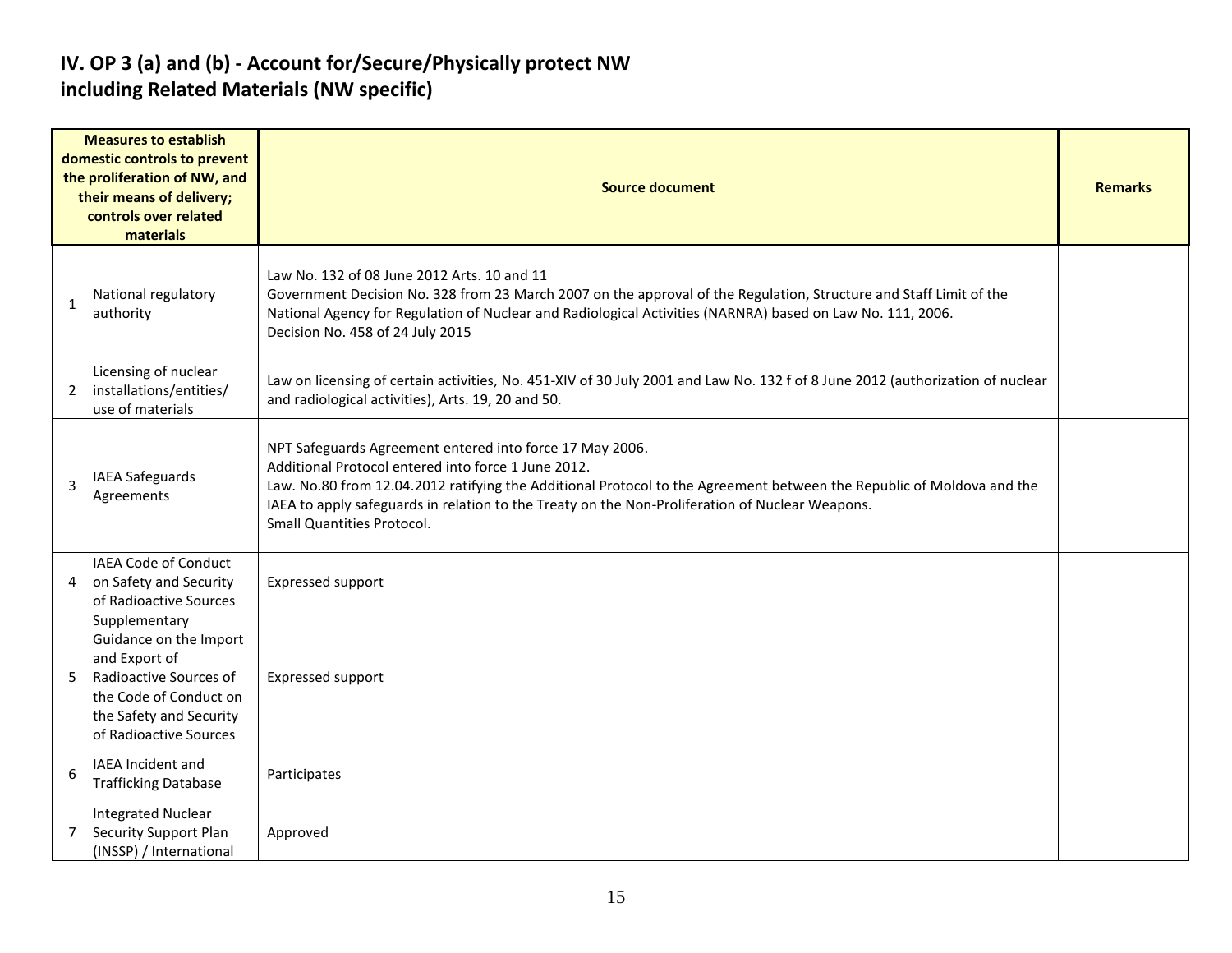|    | Physical Protection<br><b>Advisory Service (IPPAS)</b>                                    |                                                                                                                                                                                                                                                                                                                                                                                                                                                                                                                                                                                                                 |  |
|----|-------------------------------------------------------------------------------------------|-----------------------------------------------------------------------------------------------------------------------------------------------------------------------------------------------------------------------------------------------------------------------------------------------------------------------------------------------------------------------------------------------------------------------------------------------------------------------------------------------------------------------------------------------------------------------------------------------------------------|--|
| 8  | Applying the physical<br>protection<br>recommendations in<br>INFCIRC/225/Rev.5            |                                                                                                                                                                                                                                                                                                                                                                                                                                                                                                                                                                                                                 |  |
| q  | Other Agreements<br>related to IAEA                                                       | Convention on Nuclear Safety, accessed on 05 July 1998, deposit 7 May 1998.<br>Vienna Convention on Civil Liability for Nuclear Damage<br>Convention on Early Notification of a Nuclear Accident, deposit 7 May 1998.<br>Convention on Assistance in the case of a Nuclear Accident or Radiological Emergency, deposit 7 May 1998.<br>Joint Convention on the Safety of Spent Fuel Management and on the Safety of Radioactive Waste, deposit 23 February<br>2007.                                                                                                                                              |  |
| 10 | National legislation and<br>regulations related to<br>nuclear material<br>including CPPNM | Law on Adherence of the Republic of Moldova to the Joint Convention on the Safety of Spent Fuel Management and on the<br>Safety of Radioactive Waste Management Nº111-XVIII from 18 December2009.<br>The Law on ratification of amendments to the Convention of Physical Protection of Nuclear Material № 85-XVI of 21<br>February 2008.<br>Subscribes and implements the IAEA "International Basic Safety Standards for Protection against Ionizing Radiation and for<br>the Safety of Radiation Sources" since 2000.<br>Law on Environmental Protection (1993).<br>Law on State Supervision of Public Health. |  |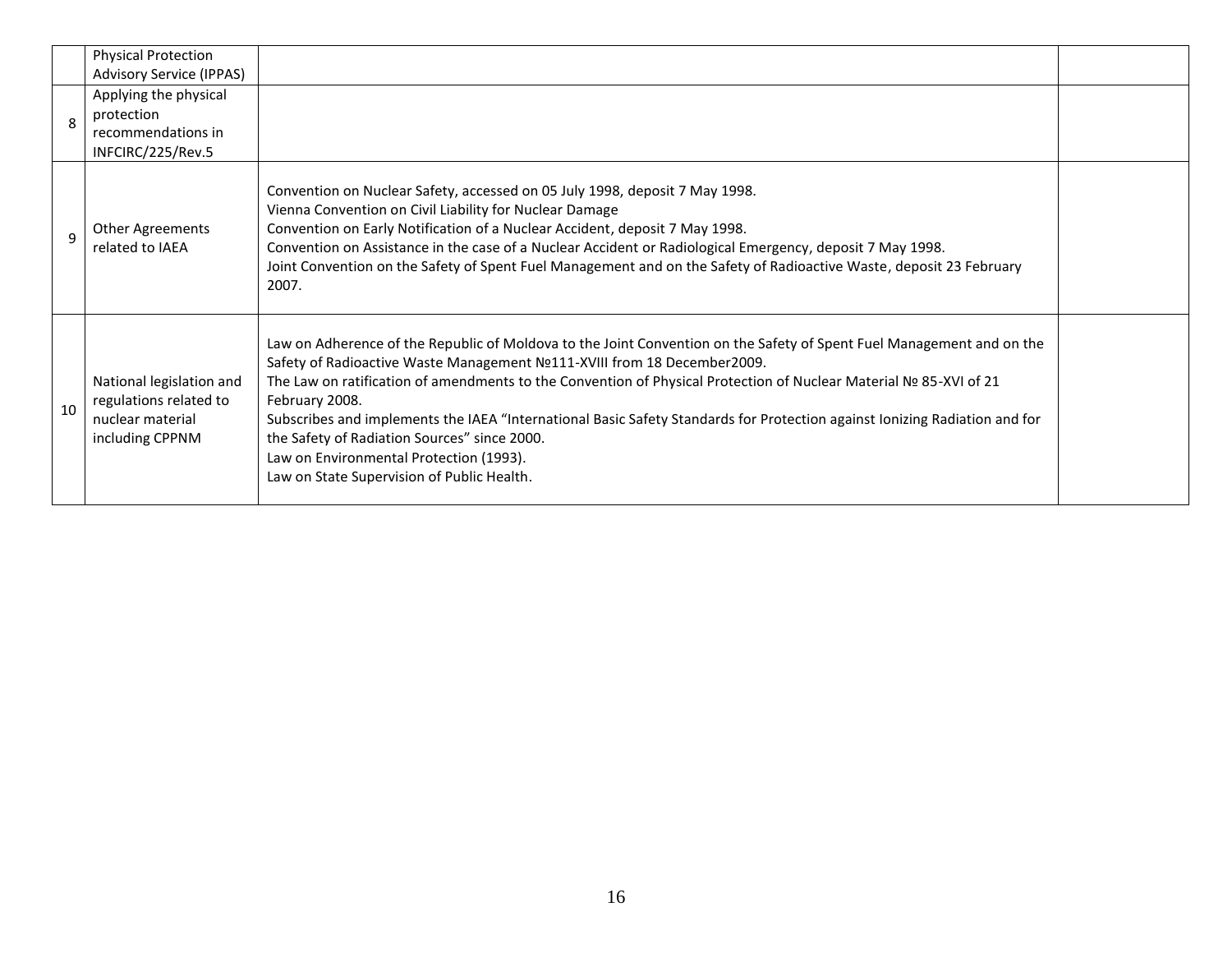#### **V. OP 3 (a) and (b) - Account for/Secure/Physically protect CW including Related Materials (CW specific)**

| <b>Measures to establish</b><br>domestic controls to prevent<br>the proliferation of CW, and<br>their means of delivery;<br>controls over related<br>materials |                                                                                                                     | Source document                                                                                                                                     |  |  |  |  |  |
|----------------------------------------------------------------------------------------------------------------------------------------------------------------|---------------------------------------------------------------------------------------------------------------------|-----------------------------------------------------------------------------------------------------------------------------------------------------|--|--|--|--|--|
|                                                                                                                                                                | National CWC authority                                                                                              | Ministry of Economy and Infrastructure Law on the implementation of CWC, No. 358-XV of 5 November 2004, Art. 3 -<br>National Authority.             |  |  |  |  |  |
| 2                                                                                                                                                              | Licensing/registration of<br>installations/facilities/<br>persons/entities/use/<br>handling of related<br>materials | Law on the implementation of CWC, No. 358-XV of 5 November 2004.<br>Law No. 116 of 18 May2012 on industrial security of hazardous industrial items. |  |  |  |  |  |
| 3                                                                                                                                                              | Old or abandoned<br>chemical weapons                                                                                |                                                                                                                                                     |  |  |  |  |  |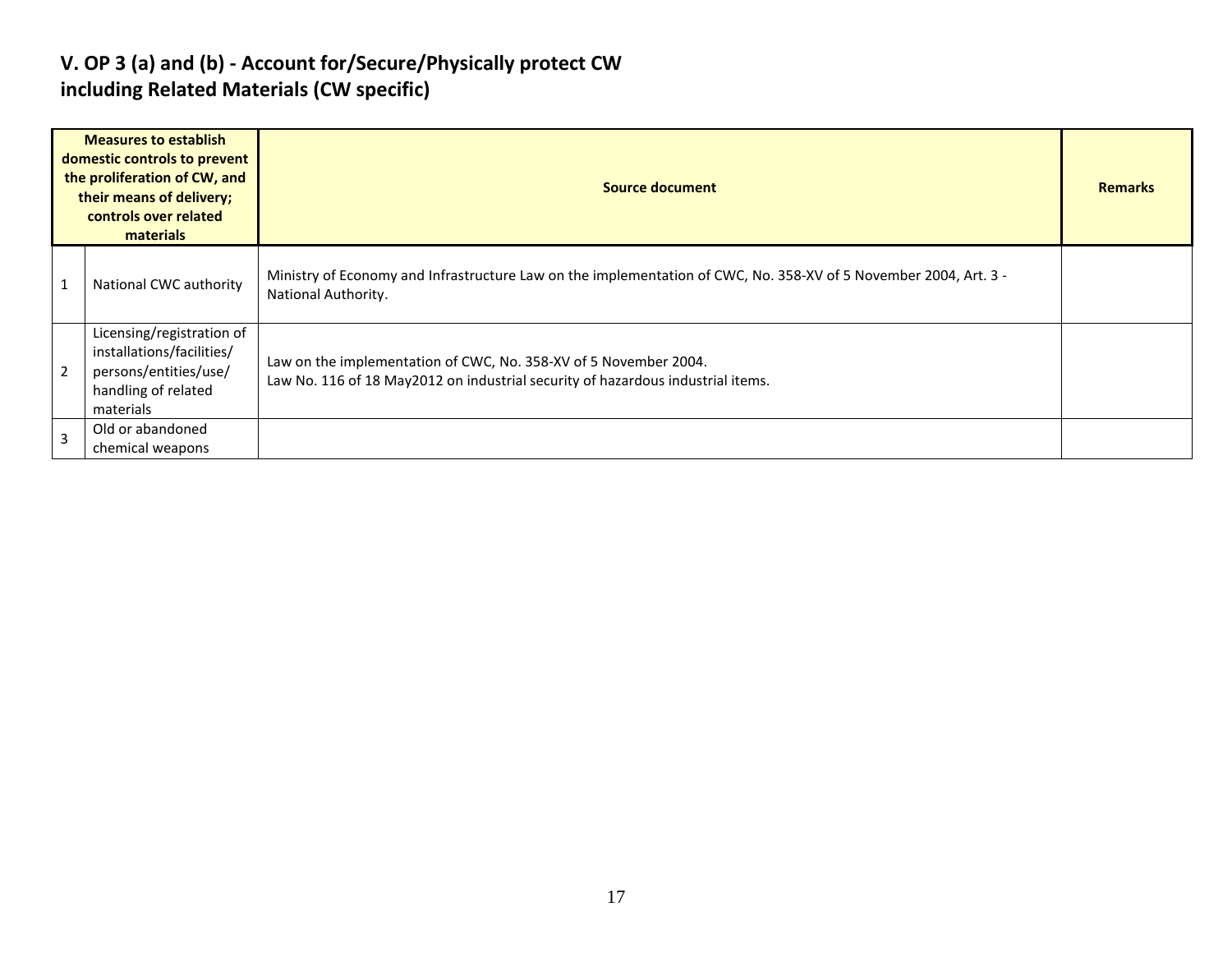#### **VI. OP 3 (a) and (b) - Account for/Secure/Physically protect BW including Related Materials (BW specific)**

| <b>Measures to establish</b><br>domestic controls to prevent<br>the proliferation of BW, their<br>means of delivery; controls<br>over related materials | Source document                                                                                                                                                                                                                    | <b>Remarks</b> |
|---------------------------------------------------------------------------------------------------------------------------------------------------------|------------------------------------------------------------------------------------------------------------------------------------------------------------------------------------------------------------------------------------|----------------|
| Licensing/registration of<br>installations/facilities/<br>persons/entities/use/<br>handling of materials                                                | Law on licensing of certain activities, No. 451-XIV of 30 July 2001,<br>Law No. 10 of 03.02.2009 on Public Health Surveillance.<br>Government decision No. 384 of 12 May 2010 on the State Service for Public Health Surveillance. |                |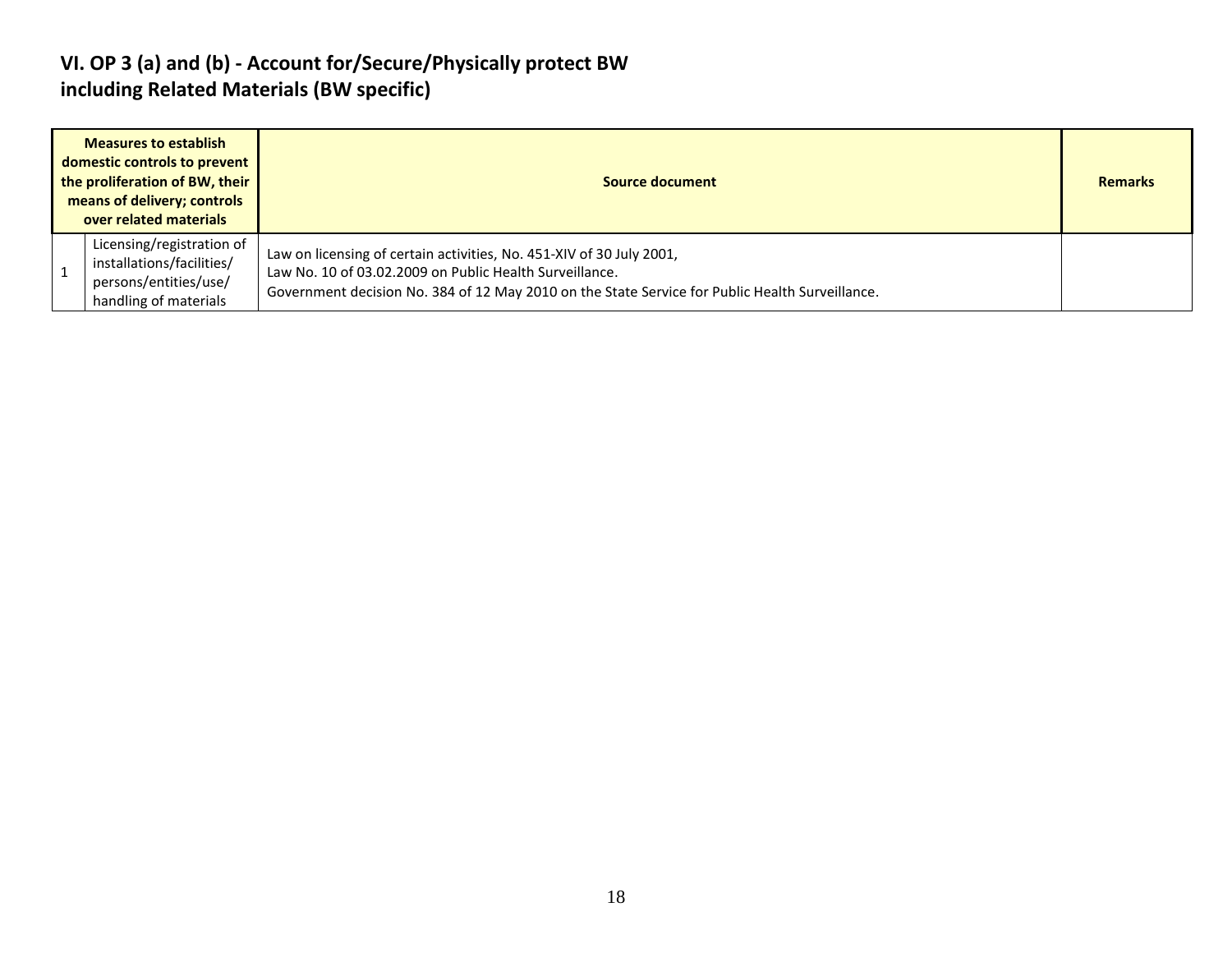# **VII. OP 3 (c) and (d) and related matters from OP 6 - Controls of NW,**

### **CW and BW, including Related Materials**

| <b>Border controls and export</b><br>and trans-shipment controls<br>to prevent the proliferation<br>of nuclear, chemical and<br>biological weapons and their<br>means of delivery including<br>related materials |                                                                                   | <b>National legal framework</b> |                           |              |                                                                                                                                                                       |        |                 |                  | <b>Enforcement and civil/criminal penalties</b>                                                                                                                                                                                                          |                |  |  |  |
|------------------------------------------------------------------------------------------------------------------------------------------------------------------------------------------------------------------|-----------------------------------------------------------------------------------|---------------------------------|---------------------------|--------------|-----------------------------------------------------------------------------------------------------------------------------------------------------------------------|--------|-----------------|------------------|----------------------------------------------------------------------------------------------------------------------------------------------------------------------------------------------------------------------------------------------------------|----------------|--|--|--|
|                                                                                                                                                                                                                  |                                                                                   | N<br>W                          | $X$ ?<br>C<br>B<br>W<br>W |              | <b>Source document</b>                                                                                                                                                | N<br>W | $X$ ?<br>C<br>W | B<br>W           | <b>Source document</b>                                                                                                                                                                                                                                   | <b>Remarks</b> |  |  |  |
|                                                                                                                                                                                                                  |                                                                                   |                                 |                           |              | NW/CW/BW:<br>Customs Code No. 1149-14 of 20 July 2000,<br>Arts. 2, 11<br>Law 120 of 21 September 2017, Art 7                                                          |        |                 |                  | NW/CW/BW:<br>Customs Code, Article 1: Customs Officers'<br>Actions in the Event of Detecting Elements of<br>Smuggling or Other Crimes and Arts. 228-232<br><b>Customs Service</b><br><b>Border Guard Service</b><br>Criminal Code, Art. 248 on smuggling |                |  |  |  |
| $\mathbf{1}$                                                                                                                                                                                                     | Border control to<br>detect, deter, prevent<br>and combat illicit<br>trafficking  | X                               | $\mathsf{X}$              | $\mathsf{X}$ | NW:<br>Law No. 132 from 08 June 2012 on the safe<br>deployment of nuclear and radiological<br>activities, Arts. 18, 36<br>BW:<br>Government decision No. 1212 of 2010 | X      | X               | $\mathsf{X}$     |                                                                                                                                                                                                                                                          |                |  |  |  |
|                                                                                                                                                                                                                  |                                                                                   |                                 |                           |              | Government Decision No. 475 of 26 March<br>2008<br>Government Decision No. 1073 of 19<br>September 2008                                                               |        |                 |                  |                                                                                                                                                                                                                                                          |                |  |  |  |
|                                                                                                                                                                                                                  |                                                                                   |                                 |                           |              | NW:<br>National Agency for Regulation of Nuclear and<br>Radiological Activities (NARNRA)                                                                              |        |                 |                  | NW:<br>Ministry of Economy and Infrastructure                                                                                                                                                                                                            |                |  |  |  |
| $\overline{2}$                                                                                                                                                                                                   | Law enforcement to<br>detect, deter, prevent<br>and combat illicit<br>trafficking | $\pmb{\mathsf{X}}$              | X                         | X            | CW:<br>National Authority for the implementation of<br>CWC-Ministry of Economy and Commerce                                                                           | X      | X               | $\boldsymbol{X}$ | CW:<br>Ministry of Economy and Infrastructure                                                                                                                                                                                                            |                |  |  |  |
|                                                                                                                                                                                                                  |                                                                                   |                                 |                           |              | BW:<br>Interdepartmental Control Commission                                                                                                                           |        |                 |                  | BW:<br>Interdepartmental Control Commission<br>Ministry of Health                                                                                                                                                                                        |                |  |  |  |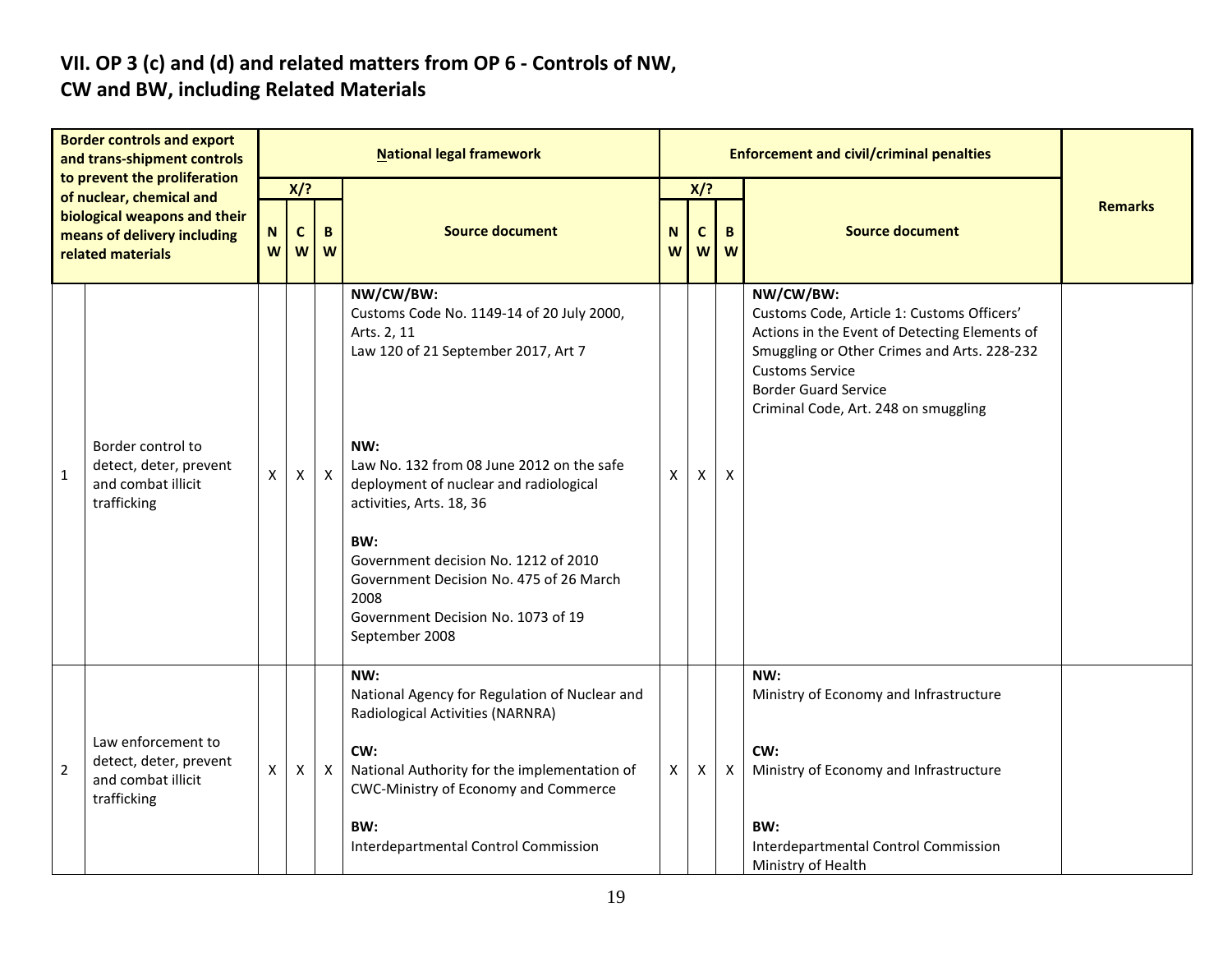|   |                                        |                 |              |              |                                                                                                                                                                                                                                                                                                                                                                                                                                                                                                                                         |    |    |                           | Ministry of Defence                                                                                                                                                                                                                                                                                                    |  |
|---|----------------------------------------|-----------------|--------------|--------------|-----------------------------------------------------------------------------------------------------------------------------------------------------------------------------------------------------------------------------------------------------------------------------------------------------------------------------------------------------------------------------------------------------------------------------------------------------------------------------------------------------------------------------------------|----|----|---------------------------|------------------------------------------------------------------------------------------------------------------------------------------------------------------------------------------------------------------------------------------------------------------------------------------------------------------------|--|
| 3 | Border control detection<br>measures   | X               |              |              | NW:<br>Chisenau International Airport and the Leuseni<br>border crossing, equipment capable of<br>detecting radioactive materials were installed<br>with IAEA assistance. Five radionuclide<br>identifiers were purchased for use by customs<br>officials                                                                                                                                                                                                                                                                               | X  |    |                           | NW:<br>Chisenau International Airport and the Leuseni<br>border crossing, equipment capable of<br>detecting radioactive materials were installed<br>with IAEA assistance. Five radionuclide<br>identifiers were purchased for use by customs<br>officials                                                              |  |
| 4 | Control of brokering                   | X               | X            | $\mathsf{X}$ | NW/CW/BW:<br>Law on Export, Re-export, Import, and Transit<br>Control of Strategic Goods N. 1163-XIV, as<br>amended                                                                                                                                                                                                                                                                                                                                                                                                                     | X. | X. | $\mathsf{X}$              | NW/CW/BW:<br>Law on Export, Re-export, Import, and Transit<br>Control of Strategic Goods (N. 1163-XIV, 2000),<br>as amended                                                                                                                                                                                            |  |
| 5 | Export control<br>legislation in place | X               | X            | X            | NW/CW/BW:<br>Law on export, import and transit of strategic<br>materials, No. 1163-XIV as amended<br>Regulation concerning national system of the<br>control of export, import and transit of<br>strategic materials, Decision No. 606 of 15 May<br>2002<br>Customs Code, No. 1149-XIV of July 20, 2000,<br>Arts. 20-21<br>NW:<br>Law No. 132 from 08 June 2012 "On the safe<br>deployment of nuclear and radiological<br>activities", Art. 2<br>CW:<br>Law on the implementation of CWC, No. 358-<br>XV of 5 November 2004, Chapter IV | X  | X  | X                         | NW/CW/BW:<br>Customs Officers' Actions in the Event of<br>Detecting Elements of Smuggling or Other<br>Crimes, Arts. 228-232<br>Administrative Offences Code and Customs<br>Code 228-232<br>Criminal Code, Art. 248<br>Law on export, import and transit of strategic<br>materials, No. 1163-XIV as amended, Arts. 9-5. |  |
| 6 | Licensing provisions and<br>Authority  | $\mathsf{\chi}$ | $\mathsf{X}$ | $\mathsf{X}$ | NW/CW/BW:<br>Law on export, import and transit of strategic<br>materials, No. 1163-XIVas amended, Arts. 9<br>and $11$<br>Regulation concerning national system of the<br>control of export, import and transit of<br>strategic materials, Decision. No. 606 of 15<br>May 2002<br>Interdepartmental Commission (Regulation<br>concerning Interdepartmental Commission for                                                                                                                                                                | X  | X  | $\boldsymbol{\mathsf{x}}$ | NW/CW/BW:<br>Law on export, import and transit of strategic<br>materials, nr. 1163-XIV as amended as<br>amended, Art. 15<br>Ministry of Economy and Infrastructure                                                                                                                                                     |  |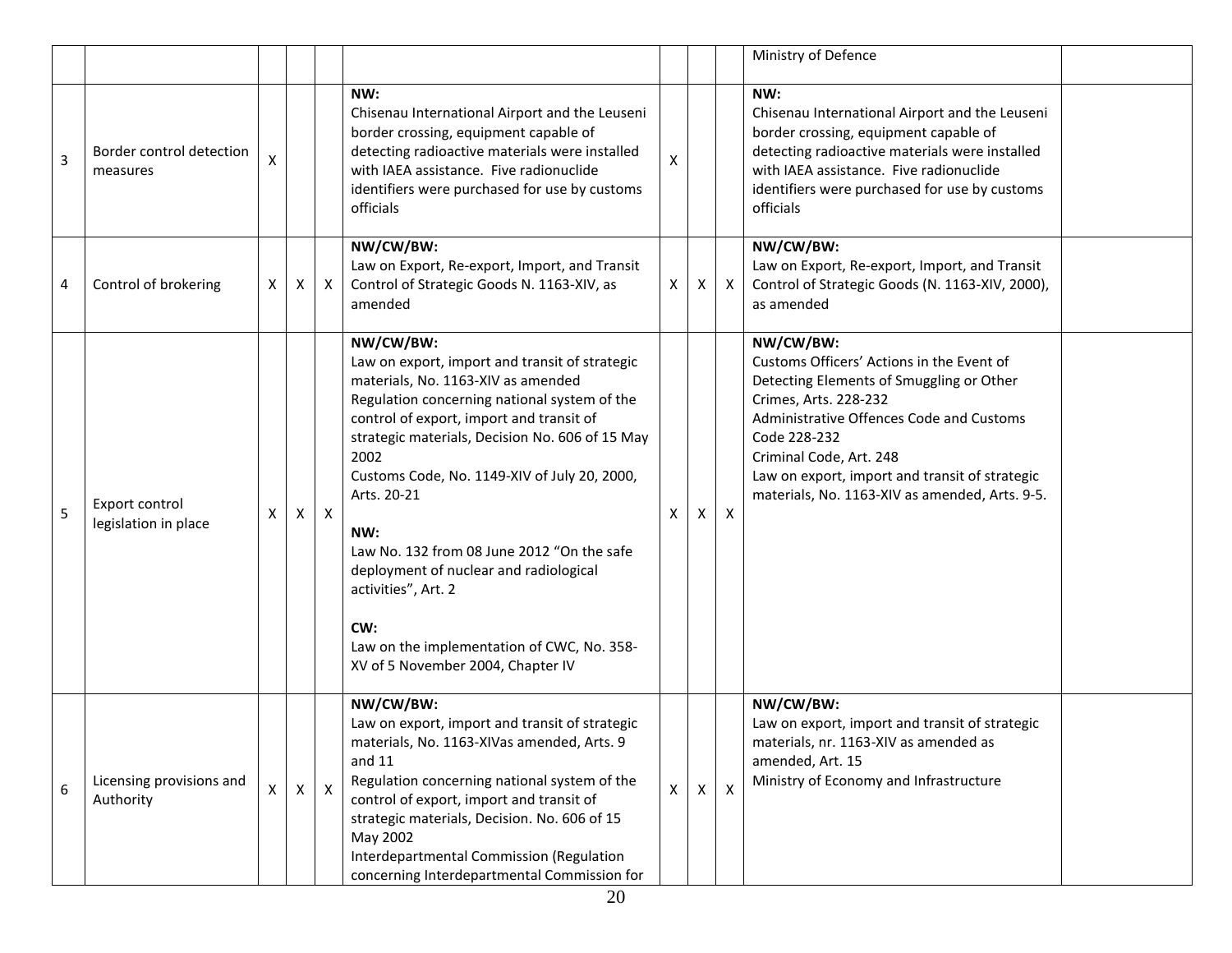|   |                                                            |              |   |              | the control of the export, re-export, import<br>and transit of the strategic materials, No. 1039<br>of 03 October 2001<br>NW:<br>Law No. 132 from 08 June 2012 "On the safe<br>deployment of nuclear and radiological<br>activities" (authorizations), Arts. 19, 20, 27<br>National Agency for Regulation of Nuclear and<br><b>Radiological Activities</b><br>CW:<br>Law on the implementation of CWC, No. 358-<br>XV of 5 November 2004, Chapter IV                                                                                                     |          |                |   |                                                                                                                                                                                                                                                                                                                                                                                                                                                                                                                                                                                                                |  |
|---|------------------------------------------------------------|--------------|---|--------------|----------------------------------------------------------------------------------------------------------------------------------------------------------------------------------------------------------------------------------------------------------------------------------------------------------------------------------------------------------------------------------------------------------------------------------------------------------------------------------------------------------------------------------------------------------|----------|----------------|---|----------------------------------------------------------------------------------------------------------------------------------------------------------------------------------------------------------------------------------------------------------------------------------------------------------------------------------------------------------------------------------------------------------------------------------------------------------------------------------------------------------------------------------------------------------------------------------------------------------------|--|
| 7 | Control lists of<br>materials, equipment<br>and technology | $\mathsf{X}$ | X | $\mathsf{X}$ | NW/CW/BW:<br>Law on export, import and transit of strategic<br>materials, No. 1163-XIV as amended, Art. 5 (EU<br>Control List)<br>NW:<br>Law No. 132 from 08 June 2012 "On the safe<br>deployment of nuclear and radiological<br>activities", Annex 2<br>CW/BW:<br>Products listed in the National Control List<br>Regulation concerning national system of the<br>control of export, import and transit of<br>strategic materials, nr. 606 of 15 May 2002 as<br>amended, Annex 3<br>Law on the implementation of CWC, No. 358-<br>XV of 5 November 2004 | $\times$ | X              | X | NW/CW/BW:<br>Law on export, import and transit of strategic<br>materials, No. 1163-XIV as amended, Art. 5 (EU<br>Control List)<br>NW:<br>Products listed in the National Control List.<br>Law No. 132 from 08 June 2012 "On the safe<br>deployment of nuclear and radiological<br>activities", Annex 2<br>CW/BW:<br>Products listed in the National Register.<br>Regulation concerning national system of the<br>control of export, import and transit of<br>strategic materials, nr. 606 of 15 May 2002, as<br>amended, Annex 3<br>CW:<br>Law on the implementation of CWC, No. 358-<br>XV of 5 November 2004 |  |
| 8 | Intangible technology<br>transfers                         | $\mathsf{X}$ | X | $\mathsf{X}$ | NW/CW/BW:<br>Law on export, import and transit of strategic<br>materials, No. 1163-XIV, as amended, Art. 5<br>NW:<br>Law No. 132 from 08 June 2012 on the safe                                                                                                                                                                                                                                                                                                                                                                                           | $\times$ | $\mathsf{X}^-$ | X | NW/CW/BW:<br>Law on export, import and transit of strategic<br>materials, No. 1163-XIV as amended, Art. 5<br>NW:<br>Law No. 132 from 08 June 2012 on the safe                                                                                                                                                                                                                                                                                                                                                                                                                                                  |  |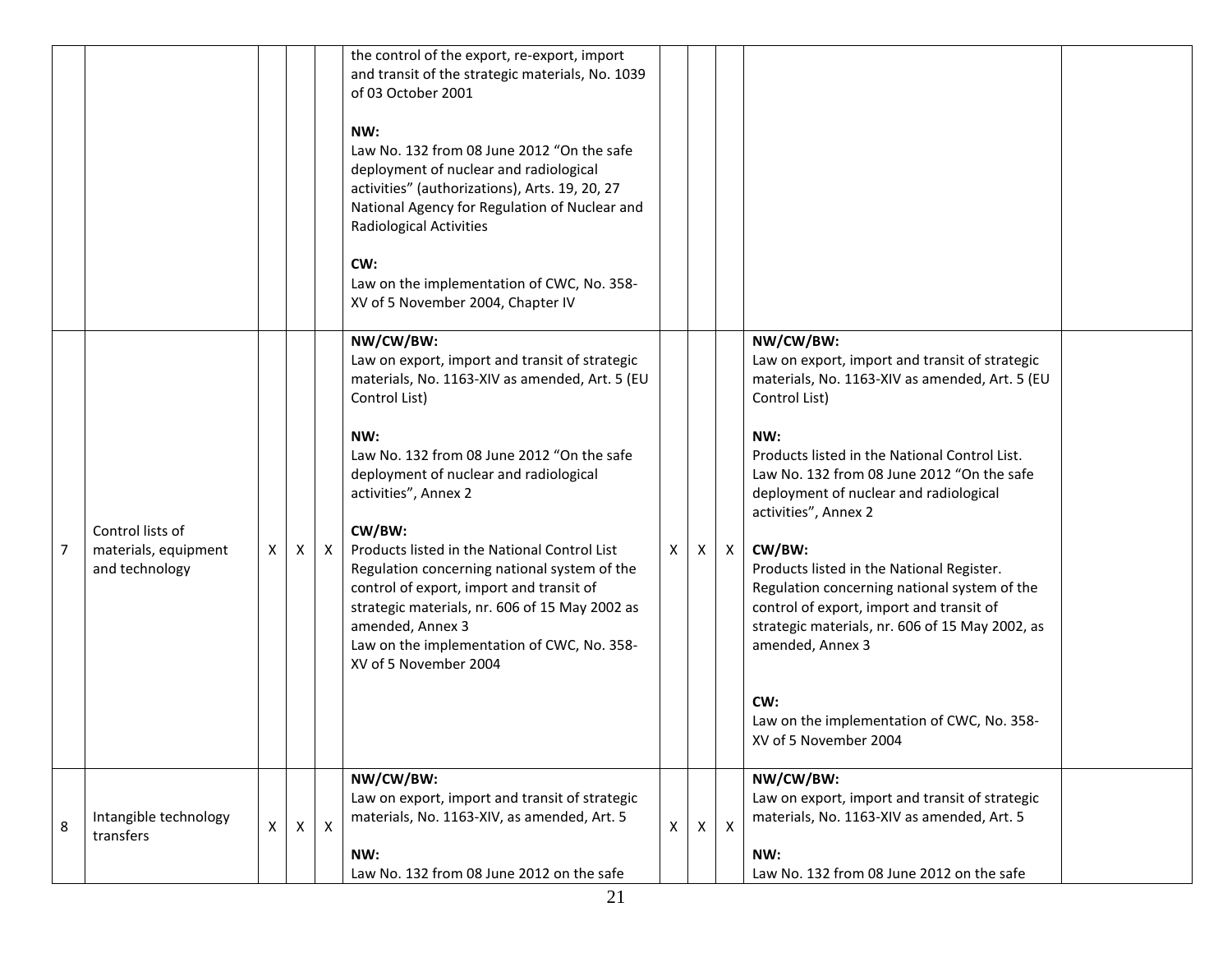|    |                                   |   |   |                           | deployment of nuclear and radiological<br>activities, Annex 2                                                                                                                                                                                                                                                               |              |   |                           | deployment of nuclear and radiological<br>activities, Annex 2                                                                                                                                                                  |  |
|----|-----------------------------------|---|---|---------------------------|-----------------------------------------------------------------------------------------------------------------------------------------------------------------------------------------------------------------------------------------------------------------------------------------------------------------------------|--------------|---|---------------------------|--------------------------------------------------------------------------------------------------------------------------------------------------------------------------------------------------------------------------------|--|
| 9  | Inclusion of means of<br>delivery | X | X | X                         | NW/CW/BW:<br>Law on export, import and transit of strategic<br>materials, No. 1163-XIV as amended, Art. 5                                                                                                                                                                                                                   | X            | X | $\boldsymbol{\mathsf{X}}$ | NW/CW/BW:<br>Law on export, import and transit of strategic<br>materials, No. 1163-XIV as amended, Art. 5<br>NW:<br>Law No. 132 from 08 June 2012 on the safe<br>deployment of nuclear and radiological<br>activities, Annex 2 |  |
|    |                                   |   |   |                           | CW:<br>Law on the implementation of CWC, No. 358-<br>XV of 5 November 2004, Art. 2                                                                                                                                                                                                                                          |              |   |                           |                                                                                                                                                                                                                                |  |
| 10 | End-user controls                 | X | х | $\mathsf{X}$              | NW/CW/BW:<br>Law on export, import and transit of strategic<br>materials, nr. 1163-XIV as amended, Art. 11<br>NW:<br>Law No. 132 from 08 June 2012, On the safe<br>deployment of nuclear and radiological<br>activities, Art 27-e<br>CW:<br>Law on the implementation of CWC, No. 358-<br>XV of 5 November 2004, Chapter IV | X            | X | Х                         | NW/CW/BW:<br>Law on export, import and transit of strategic<br>materials, No. 1163-XIV as amended, Art. 15<br>CW:<br>Law on the implementation of CWC, No. 358-<br>XV of 5 November 2004, Chapter IV                           |  |
| 11 | Catch all clause                  | X | X | $\boldsymbol{\mathsf{X}}$ | NW/CW/BW:<br>Law on export, import and transit of strategic<br>materials, No. 1163-XIV of 26 July 2000, Art. 5-i                                                                                                                                                                                                            | X            | X | $\boldsymbol{\mathsf{X}}$ | NW/CW/BW:<br>Law on export, import and transit of strategic<br>materials, No. 1163-XIV, Art. 15<br>NW:<br>Law No. 132 from 08 June 2012 on the safe<br>deployment of nuclear and radiological<br>activities, Annex 2           |  |
| 12 | <b>Transit control</b>            | X | Χ | $\pmb{\times}$            | NW/CW/BW:<br>Law on export, import and transit of strategic<br>materials, No. as amended, Arts. 8-2 d), 10                                                                                                                                                                                                                  | $\mathsf{X}$ | X | $\boldsymbol{\mathsf{X}}$ | NW/CW/BW:<br>Law on export, import and transit of strategic<br>materials, No. 1163-XIV as amended. Art 15                                                                                                                      |  |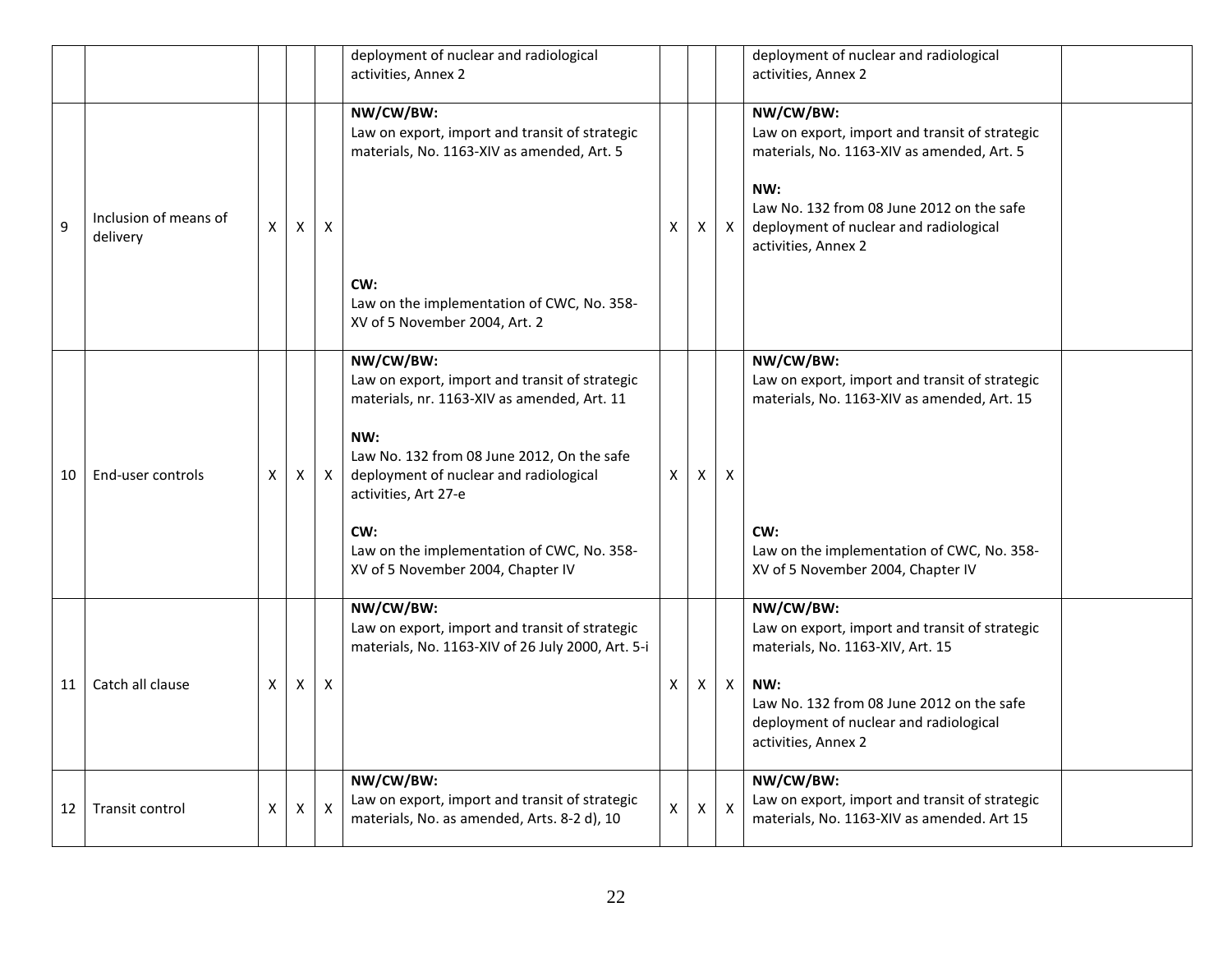| 13 | Trans-shipment control                                                                                                                 | X | $\mathsf{X}$ | $\mathsf{X}$ | NW/CW/BW:<br>Law on export, import and transit of strategic<br>materials, No. 1163-XIV as amended<br>CW:<br>Law on the implementation of CWC, No. 358-<br>XV of 5 November 2004, Chapter IV                                                                                                                                | X | X | $\boldsymbol{\mathsf{X}}$ | NW/CW/BW:<br>Law on export, import and transit of strategic<br>materials, nr. 1163-XIV as amended, Article 15,<br>Customs Code Chapter, Art. 1-30                                                                                |  |
|----|----------------------------------------------------------------------------------------------------------------------------------------|---|--------------|--------------|----------------------------------------------------------------------------------------------------------------------------------------------------------------------------------------------------------------------------------------------------------------------------------------------------------------------------|---|---|---------------------------|----------------------------------------------------------------------------------------------------------------------------------------------------------------------------------------------------------------------------------|--|
| 14 | Re-export control                                                                                                                      | X | X            | $\mathsf{X}$ | NW/CW/BW:<br>Law on export, import and transit of strategic<br>materials, No. 1163-XIV as amended, Art. 10<br>NW:<br>Law No. 132 from 08 June 2012, On the safe<br>deployment of nuclear and radiological<br>activities. Art. 27<br>CW:<br>Law on the implementation of CWC, No. 358-<br>XV of 5 November 2004, Chapter IV | X | X | $\boldsymbol{\mathsf{X}}$ | NW/CW/BW:<br>Law on export, import and transit of strategic<br>materials, No. 1163-XIV as amended, Art. 15<br>NW:<br>Law No. 132 from 08 June 2012, On the safe<br>deployment of nuclear and radiological<br>activities, Art. 50 |  |
| 15 | Control over financing of<br>exports/transhipments<br>that would contribute to<br>proliferation                                        |   |              |              |                                                                                                                                                                                                                                                                                                                            |   |   |                           |                                                                                                                                                                                                                                  |  |
| 16 | Control over services<br>related to exports/<br>transhipments that<br>would contribute to<br>proliferation including<br>transportation | 2 | ?            | ?            | NW/CW/BW:<br>Law on Export, Re-export, Import, and Transit<br>Control of Strategic Goods (N. 1163-XIV, 2000)<br>NW:<br>Law No.132/2012 on safe deployment of<br>nuclear and radiological activities                                                                                                                        | 7 | ? | $\cdot$                   | NW/CW/BW:<br>Law on Export, Re-export, Import, and Transit<br>Control of Strategic Goods (N. 1163-XIV, 2000)<br>NW:<br>Law No.132/2012 on safe deployment of<br>nuclear and radiological activities                              |  |